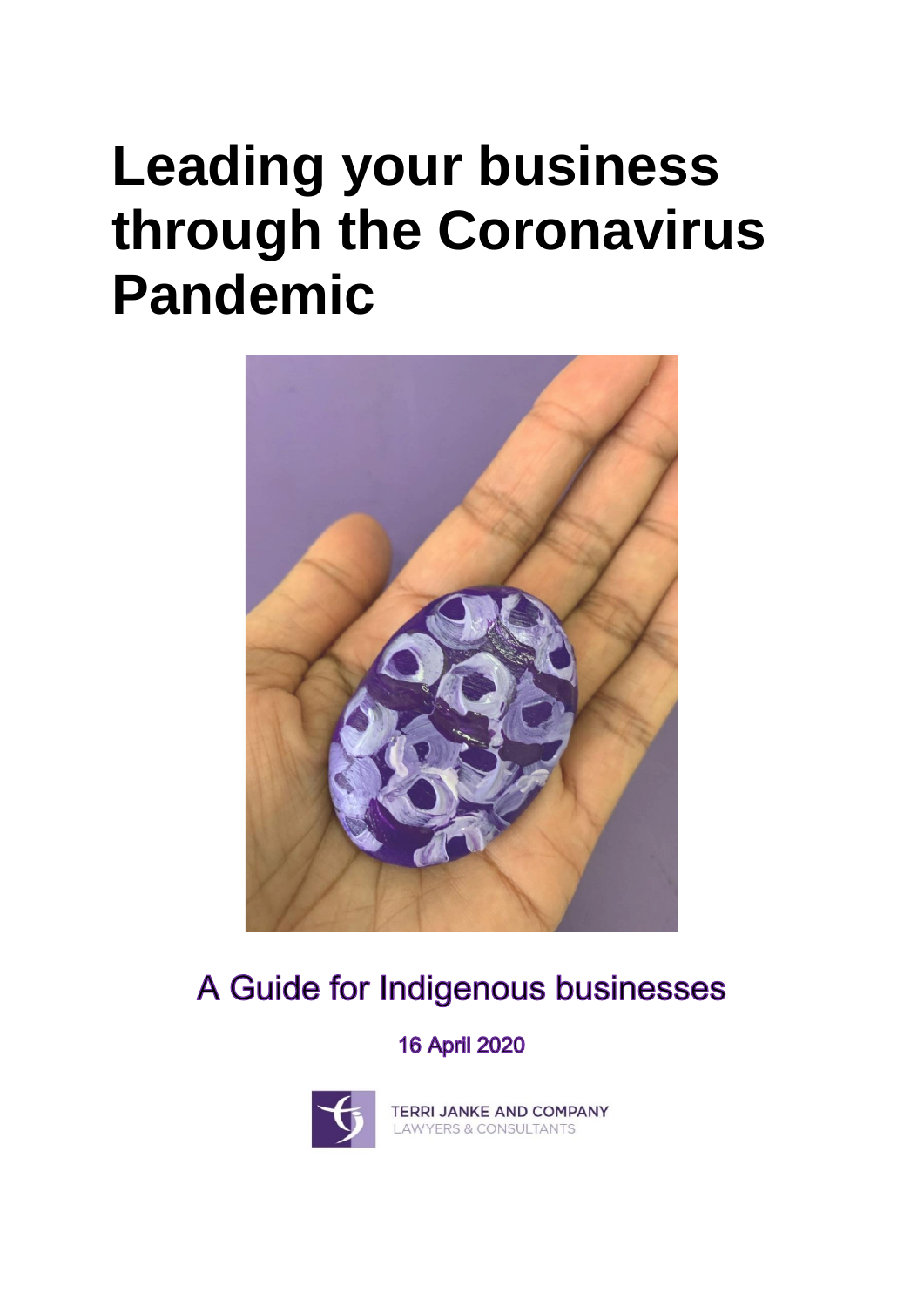*Leading your business through the Coronavirus Pandemic: A guide for Indigenous Businesses*

© Terri Janke and Company Pty Ltd, 2020

Written by Terri Janke, Anika Valenti and Gabriela Dounis.

#### **Important notice:**

This paper is current as of 16 April 2020. It provides general information only and does not constitute legal advice. If you have a specific legal problem, please contact us.

The information contained in this book may be updated and changed. It is important to keep informed with government directives.

#### **Contact:**

**Terri Janke and Company – Lawyers and Consultants** PO Box 780 Rosebery NSW 1445 Phone: 02 9692 2577 Email: [tjc@terrijanke.com.au](mailto:tjc@terrijanke.com.au)

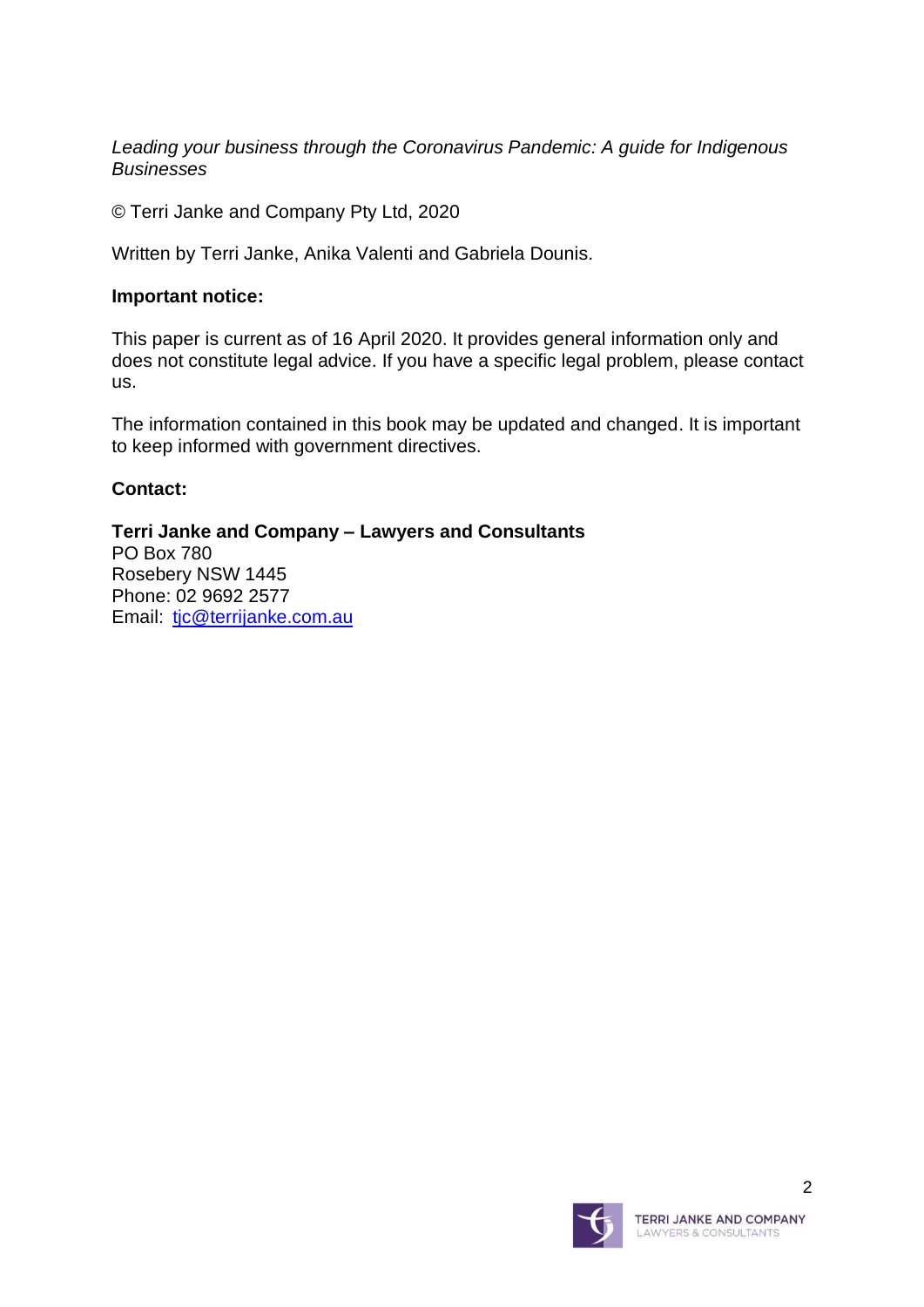### <span id="page-2-0"></span>**Introduction**

The Coronavirus (COVID-19) pandemic is an international health emergency which not only impacts the safety of our Indigenous communities but also the growing Indigenous business sector.

The global economy has been severely impacted and Indigenous businesses are also feeling the effect. During the downturn, paying debts, keeping employees, meeting obligations of contracts, leases and loan repayments must all be managed. Checking your cash flow is key to getting through these hard times. It is essential that Indigenous business owners make informed decisions about keeping their business going during the pandemic.

This guidebook provides general advice on the legal issues arising from the impact of the Coronavirus (COVID-19) pandemic. If you need specific legal advice, please contact us to discuss your matter.

The guidebook covers:

- **1. What is the Coronavirus (COVID-19)?**
- **2. Work Health and Safety (WHS):** Meeting your WHS obligations as an employer.
- **3. Managing employees when things get tight:** Working from home; options for leave.
- **4. Business health:** Checking your cashflow; insolvency; director's duties; bankruptcy; and business support.
- **5. Managing contracts:** Rights and obligations; termination; force majeure; frustration.
- **6. Privacy, IP and ICIP considerations:** Your obligations as an employer under the Privacy Act; protecting intellectual property (IP) and Indigenous Cultural and Intellectual Property (ICIP) rights.

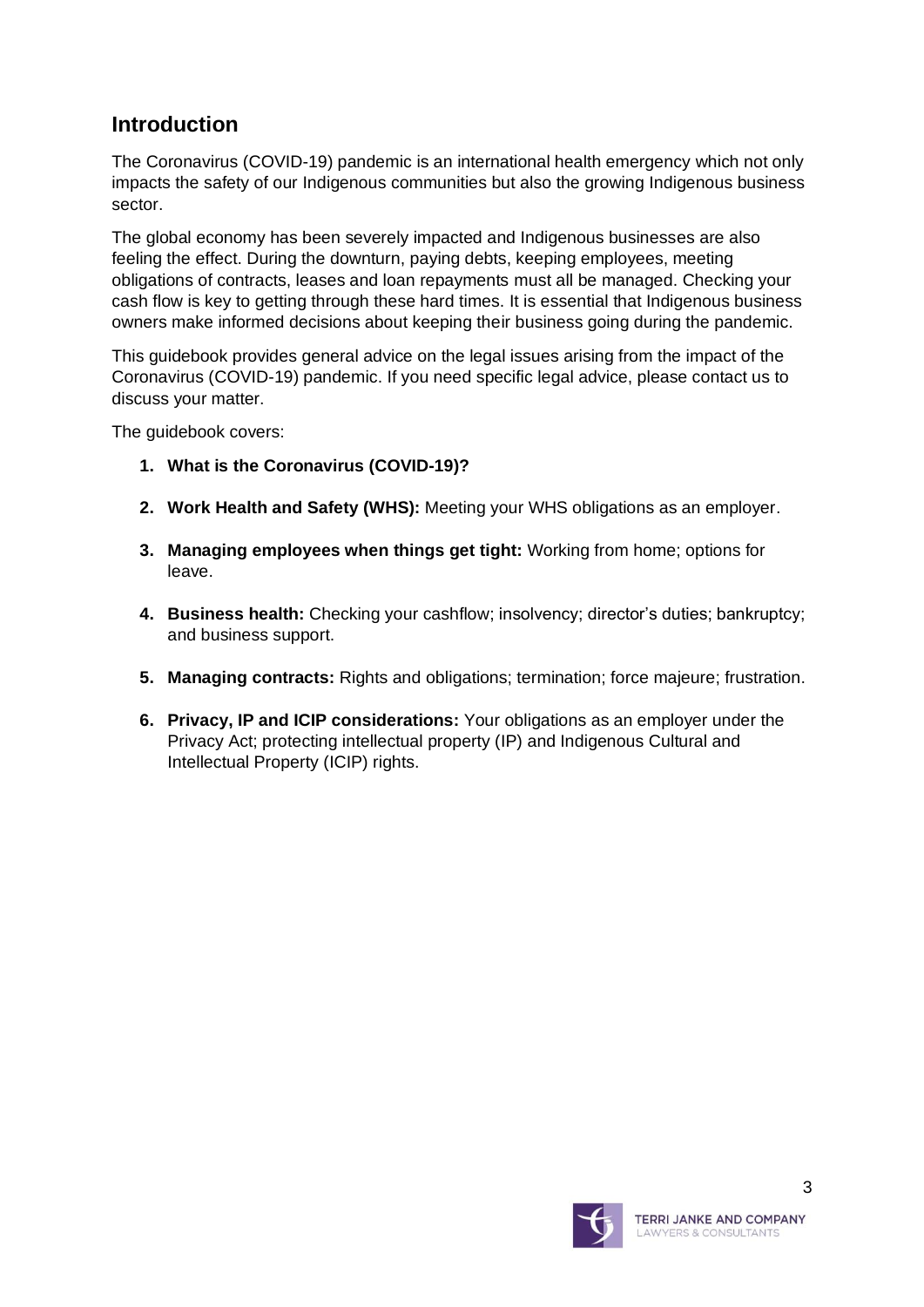# Contents

| What should I do if I have been in contact with someone who has COVID-19? 6 |  |
|-----------------------------------------------------------------------------|--|
|                                                                             |  |
|                                                                             |  |
|                                                                             |  |
|                                                                             |  |
|                                                                             |  |
|                                                                             |  |
|                                                                             |  |

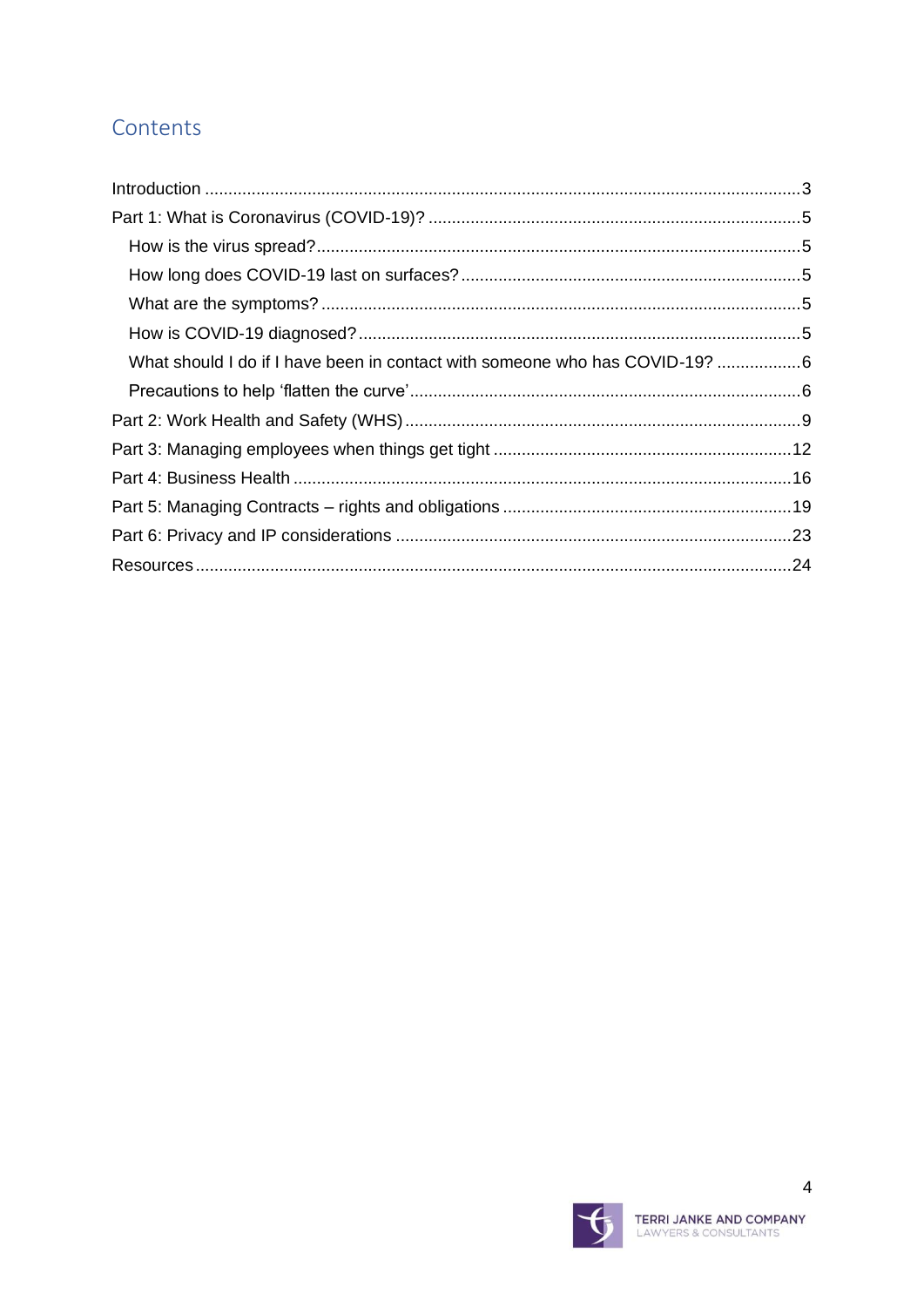# <span id="page-4-0"></span>**Part 1: What is Coronavirus (COVID-19)?**

Coronavirus (COVID-19) is an infectious disease caused by a new strain of coronavirus. The virus causes mild to moderate respiratory illness and is known to have a more serious effect on people with weak immune systems or a pre-existing medical condition. However, no one is immune. In a rapid amount of time, coronavirus has spread around the world and has been responsible for thousands of deaths. This serious situation is changing rapidly, and investigations are underway to create a vaccine. 1

#### <span id="page-4-1"></span>**How is the virus spread?**

COVID-19 is spread through contaminated droplets caused by coughing or sneezing, or through contact with contaminated surfaces (e.g. hands, skin, objects). <sup>2</sup> Avoid touching your eyes, mouth or nose.

#### <span id="page-4-2"></span>**How long does COVID-19 last on surfaces?**

Studies have suggested that COVID-19 may live on surfaces for a few hours to several days. This may vary under different conditions (e.g. type of surface, temperature or humidity of the environment). If you think a surface may be infected, clean it with a common household disinfectant to kill the virus. Clean your hands thoroughly with soap and water or use alcohol-based hand sanitiser.

#### <span id="page-4-3"></span>**What are the symptoms?**

Patients with coronavirus may display symptoms including a fever, dry cough, runny nose, fatigue, difficulty breathing and other symptoms. In more severe cases, infection can cause pneumonia with severe acute respiratory distress. The time between exposure to the virus and appearance of symptoms is typically 5–6 days, although it can range from 2–14 days. For this reason, people who may have been in contact with a confirmed case are being asked to self-isolate for 14 days. Most COVID-19 cases appear to be spread from people who have symptoms. A smaller percentage of people may be infectious before their symptoms developed.

Worimi man Dr Kelvin Kong is an Ear, Nose and Throat (ENT) Surgeon who explains the symptoms in this useful video produced by the Department of Health: [https://www.youtube.com/watch?v=mTSmjs22008.](https://www.youtube.com/watch?v=mTSmjs22008)

#### <span id="page-4-4"></span>**How is COVID-19 diagnosed?**

Infection with COVID-19 is diagnosed by finding evidence of the virus in respiratory samples such as swabs from the back of the nose and throat, or fluid from the lungs. Testing for COVID-19 is done in public health laboratories.

<sup>2</sup> NSW Government, *COVID-10 (Coronavirus)*

[<sup>&</sup>lt;https://www.health.nsw.gov.au/Infectious/diseases/Pages/coronavirus.aspx>](https://www.health.nsw.gov.au/Infectious/diseases/Pages/coronavirus.aspx) [Accessed 14 April 2020]



<sup>&</sup>lt;sup>1</sup> World Health Organization, 'Coronavirus', < [https://www.who.int/emergencies/diseases/novel](https://www.who.int/emergencies/diseases/novel-coronavirus-2019)[coronavirus-2019>](https://www.who.int/emergencies/diseases/novel-coronavirus-2019) [Accessed 15 April 2020]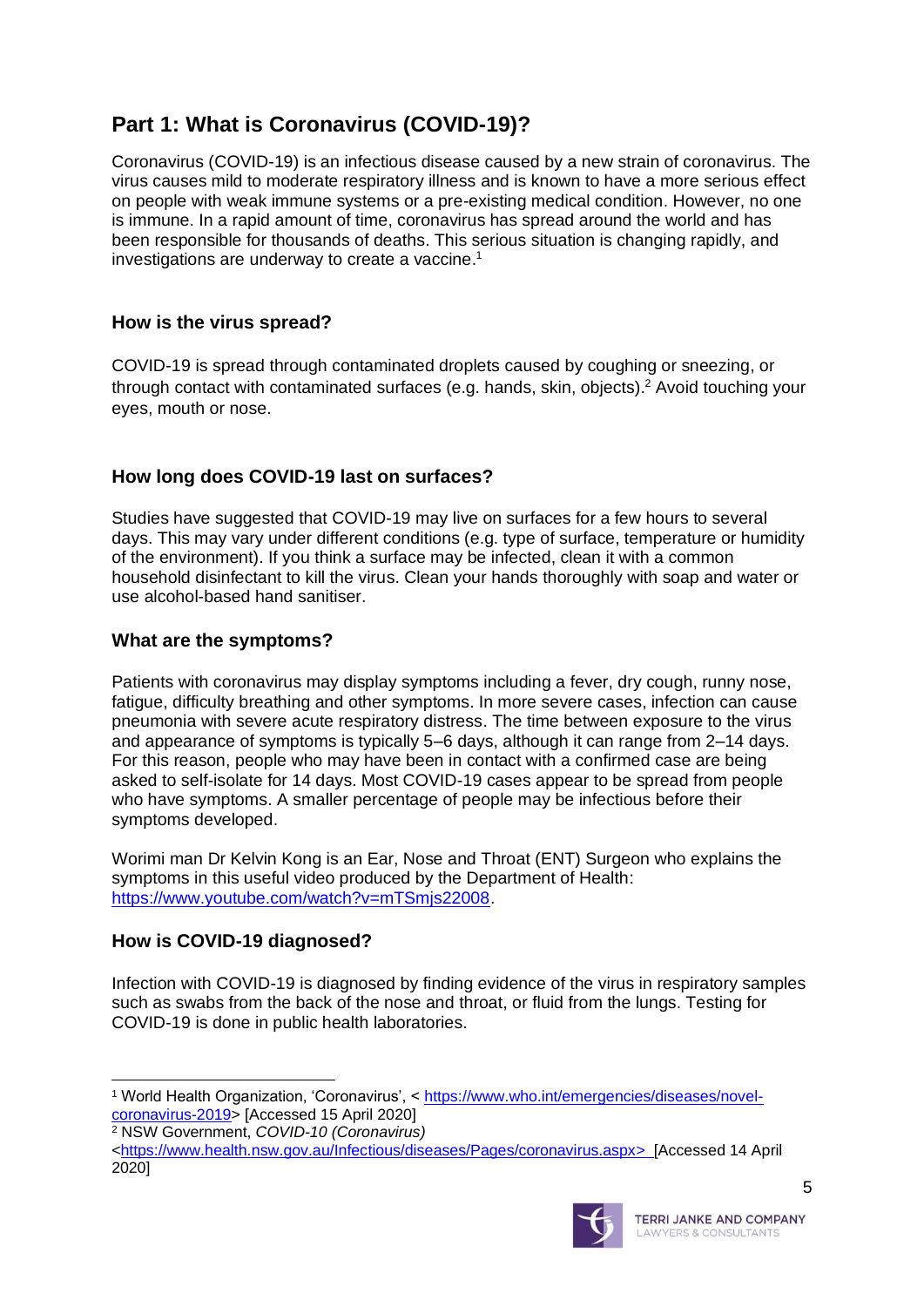#### **How long does the infection last?**

This varies from case to case. In mild cases, recovery may take 10–14 days. For people with pre-existing health issues (e.g. low immunity, respiratory condition) recovery may take weeks and, in some cases, has the potential to be fatal.

#### <span id="page-5-0"></span>**What should I do if I have been in contact with someone who has COVID-19?**

The coronavirus is most commonly spread from close contact with an infected person. A close contact is typically being face to face for at least 15 minutes or being in a shared closed space for at least 2 hours with an infectious person. If you have experienced close contact with someone who has a confirmed case of COVID-19, you will need to isolate yourself at home for 14 days and monitor your health. There is still a small risk even if your contact with the person was less than this so monitor your health for 14 days since you were exposed to the virus. The public health unit will keep in touch with people who are close contacts of patients with COVID-19. If you develop symptoms call a doctor or healthdirect on 1800 022 222. Contacts must call the public health unit to report those symptoms.

#### <span id="page-5-1"></span>**Precautions to help 'flatten the curve'**

The governments of some countries around the world, including Australia, have directed people to stay at home to help to 'flatten the curve' or slow down the pace that the virus is transmitted to prevent exhausting the health system. States and territories have put in place different penalties for not obeying the rules, including on-the-spot fines and imprisonment.

- Travellers returning from overseas must 'self-isolate' at home for 14 days.
- Everyone must stay home except for essential reasons such as essential shopping, medical appointments, exercise, providing care and attending school/work.
- Indoor and outdoor gatherings are restricted to two people (entire households are ok).
- Weddings are limited to 5 people and funerals to 10 people.
- Avoid close contact with people (no handshaking, hugging or kissing hello). The guide is 1.5 metres between people.
- Make sure to thoroughly clean your hands for at least 20 seconds with soap and water or an alcohol-based hand sanitiser.
- State borders have been closed with exceptions to residents and essential workers.
- For more information refer to the Australian Government's Department of Health website: [www.health.gov.au](http://www.health.gov.au/)

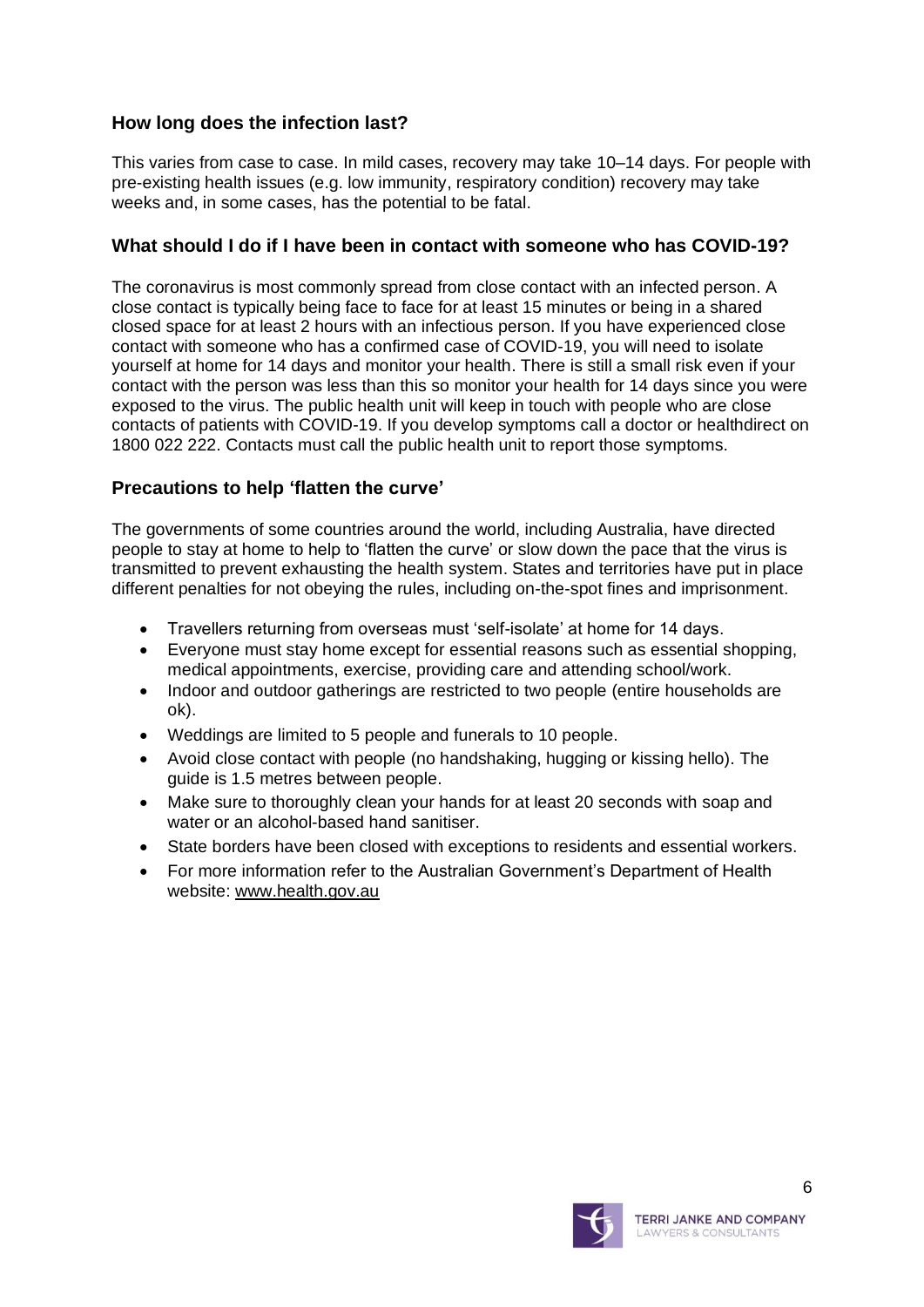#### **Impact on Indigenous arts and culture**

The Federal Government has banned large indoor and outdoor gatherings to prevent the spread of coronavirus (COVID-19). As a result, many Indigenous cultural gatherings, conference and events have been postponed. For instance, the NAIDOC Ball has been postponed to protect the Aboriginal and Torres Strait Islander community.

For those working in Indigenous arts businesses, the Australia Council for the Arts hosts a weekly First Nations' Roundtable for creative independents and organisations to discuss the current situation that affects us all in relation to COVID-19:3

[https://www.australiacouncil.gov.au/aboriginal-and-torres-strait-islander-arts/first-nations](https://www.australiacouncil.gov.au/aboriginal-and-torres-strait-islander-arts/first-nations-roundtables/)[roundtables/.](https://www.australiacouncil.gov.au/aboriginal-and-torres-strait-islander-arts/first-nations-roundtables/)

The Australia Council established a \$5M Resilience Fund to provide immediate relief to the Australian arts sector. The 2020 Resilience Fund is designed to provide emergency relief to support the livelihoods, practice and operations of Australian artists, groups and organisations during the COVID-19 pandemic. Details of the fund are available at this link: [https://www.australiacouncil.gov.au/funding/funding-index/2020-resilience-fund/.](https://www.australiacouncil.gov.au/funding/funding-index/2020-resilience-fund/)

The limits on large gatherings also includes sorry business. Funerals must be limited to no more than 10 people. This impacts the respectful practice of sorry business for many Indigenous communities.

#### **Indigenous health and safeguarding communities**

Aboriginal and Torres Strait Islander peoples and remote Indigenous communities are at greater risk from the Coronavirus. On 20 March 2020, the Australian government placed restrictions on travel to remote communities under the *Biosecurity Act 2015* (Cth) to protect the health and wellbeing of residents. The Act gives police powers to enforce restrictions. There are penalties for anyone deliberating breaching the laws. The maximum penalty is 5 years imprisonment and/or a maximum penalty of \$63,000. There may also be penalties under state or territory legislation.

If you are entering a restricted remote Indigenous community, you must meet the following entry conditions:

- No coronavirus related symptoms in the last 14 days
- No overseas travel in the last 14 days
- Not entering for the purpose of breaking the law
- Not prohibited from entering by any other law.

You will also need to go into quarantine from the community for a minimum of 14 days before you can enter. This rule applies each time you enter a restricted community. For information on the restricted communities, visit the state department of Aboriginal Affairs websites:

• NT: <https://coronavirus.nt.gov.au/community-advice/remote-communities/travel>

<sup>3</sup> Australia Council for the Arts, *First Nations' Roundtables* [<https://www.australiacouncil.gov.au/aboriginal-and-torres-strait-islander-arts/first-nations](https://www.australiacouncil.gov.au/aboriginal-and-torres-strait-islander-arts/first-nations-roundtables/)[roundtables/>](https://www.australiacouncil.gov.au/aboriginal-and-torres-strait-islander-arts/first-nations-roundtables/) [Accessed 15 April 2020]

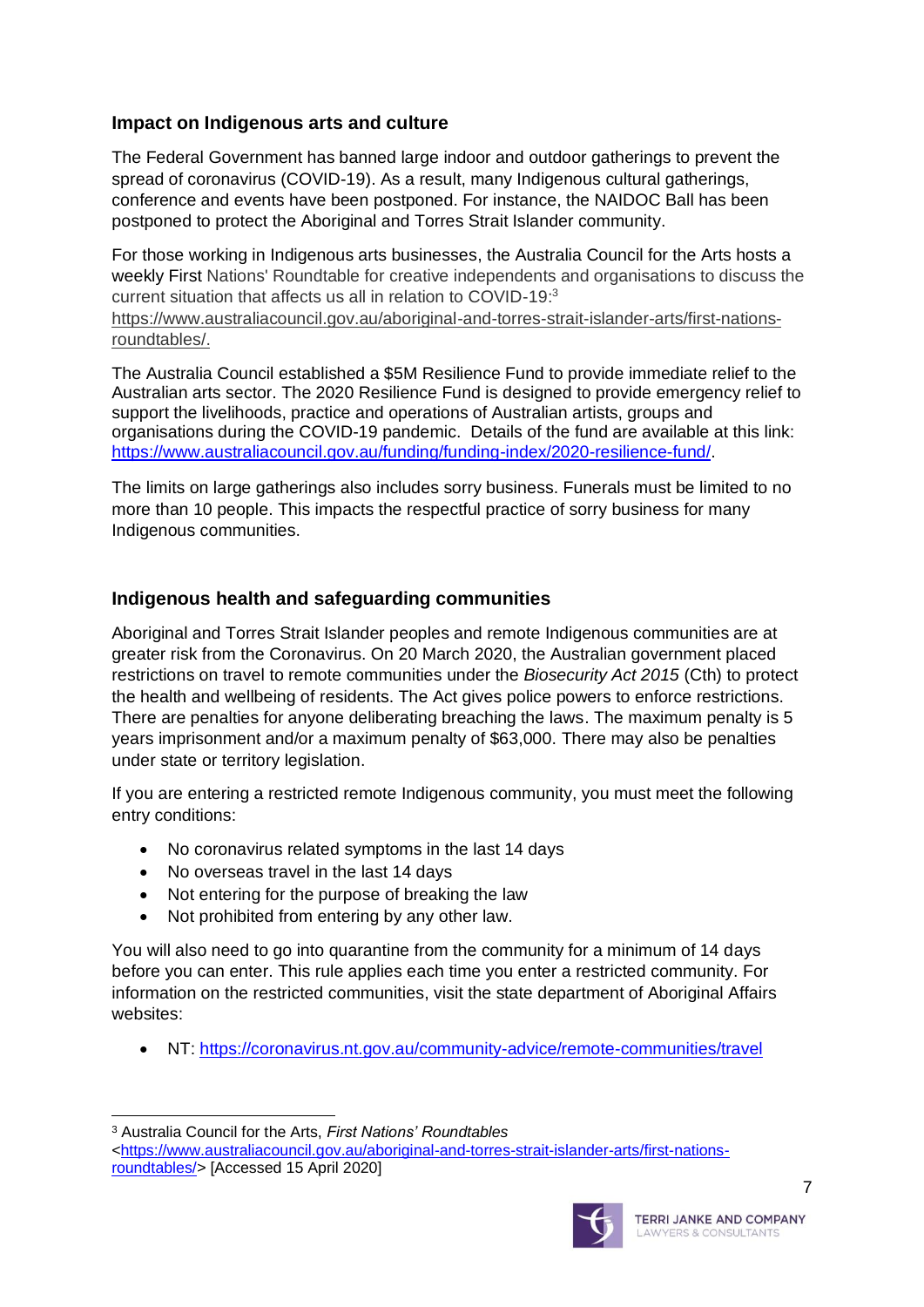- QLD: [https://www.datsip.qld.gov.au/coronavirus/travel-restrictions-remote](https://www.datsip.qld.gov.au/coronavirus/travel-restrictions-remote-communities)[communities](https://www.datsip.qld.gov.au/coronavirus/travel-restrictions-remote-communities)
- WA: [https://www.wa.gov.au/organisation/department-of-the-premier-and](https://www.wa.gov.au/organisation/department-of-the-premier-and-cabinet/covid-19-coronavirus-remote-aboriginal-communities-restrictions-entering)[cabinet/covid-19-coronavirus-remote-aboriginal-communities-restrictions-entering](https://www.wa.gov.au/organisation/department-of-the-premier-and-cabinet/covid-19-coronavirus-remote-aboriginal-communities-restrictions-entering)

#### **Wellbeing**

Mental and emotional wellbeing is always important, especially during this time of pandemic and the challenges it may bring. Here are some helpful platforms:

| <b>National Aboriginal Community</b><br>Controlled Health Organisation<br>(NACCHO) | https://www.naccho.org.au/            |
|------------------------------------------------------------------------------------|---------------------------------------|
| <b>Black Dog Institute</b>                                                         | https://www.blackdoginstitute.org.au/ |
| Headspace                                                                          | https://headspace.org.au/             |
| <b>Beyond Blue</b>                                                                 | https://www.beyondblue.org.au/        |
| <b>Lifeline Crisis Hotline</b>                                                     | 13 11 14                              |

#### **Coronavirus (COVID-19): Tips for employers**

- Stay up to date with advice from national and state government departments
- Provide regular updates to your employees and give them access to helpful information about their well-being
- Keep connected, spread positivity and regularly check in with your colleagues, families, friends and communities.
- Connect with other Indigenous business owners by joining relevant Indigenous webinars and roundtables.
- Connect regularly with your work colleagues via video calls.

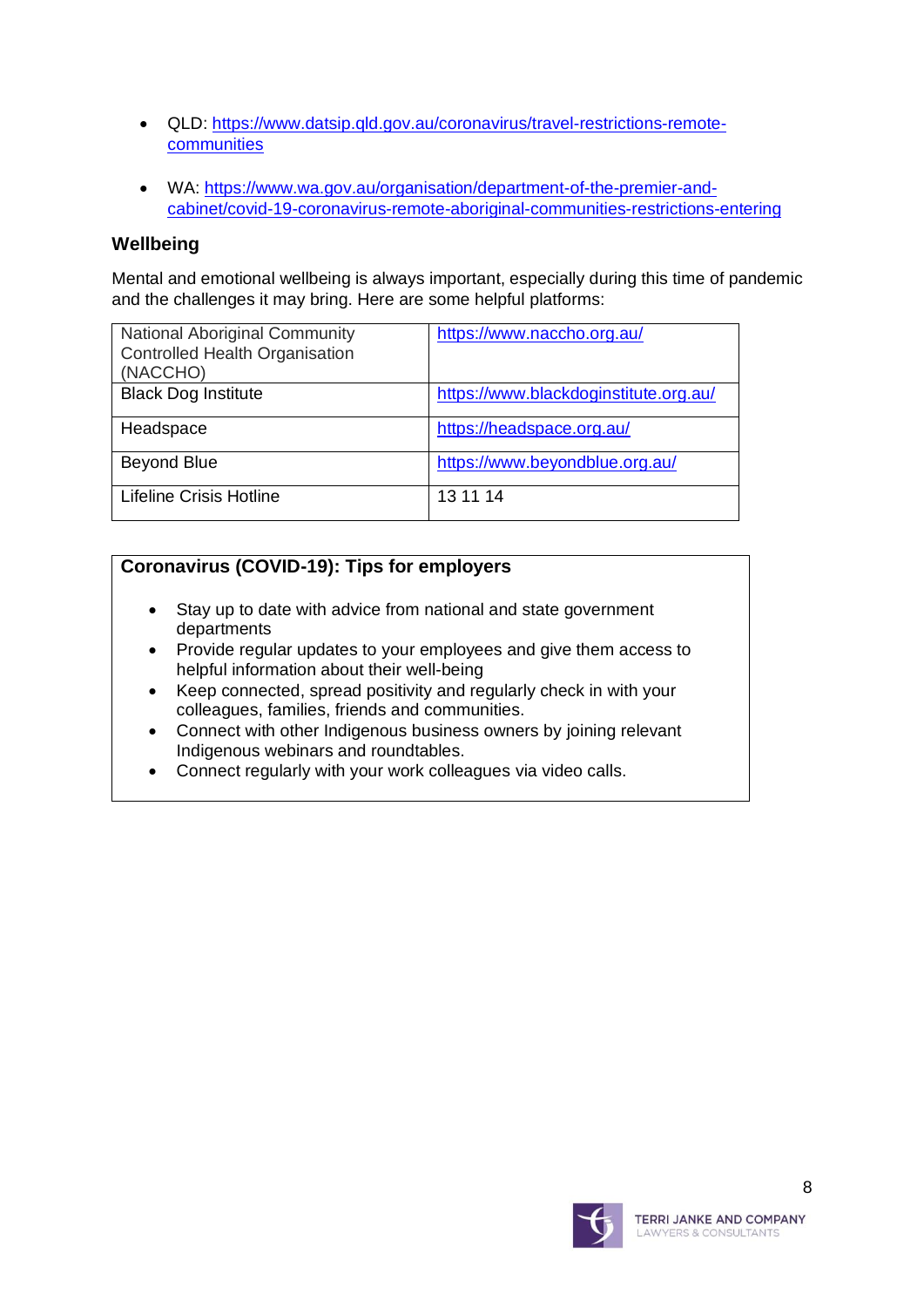# <span id="page-8-0"></span>**Part 2: Work Health and Safety (WHS)**

Australia's current model Work Health Safety law (*WHS Act 2011*) requires a person conducting a business or undertaking (PCBU) to ensure, so far as is reasonably practicable, the health and safety of their workers and others within the workplace. The term 'reasonably practicable' involves weighing up the likelihood of the hazard/risk; the degree of harm of the hazard/risk; what is known or ought to be known about the hazard/risk and how to eliminate/minimise it; and the availability of suitable ways to eliminate the hazard/risk.

Employers must have measures in place to eliminate or mitigate risks related to COVID-19. To keep workers safe and limit the spread of COVID-19, every employer should:

- allow workers to work from home, where possible
- ensure physical distancing by keeping a distance of at least 1.5 metres between people
- encourage all workers to frequently wash their hands for at least 20 seconds with soap and water or by using an alcohol-based hand sanitiser and to practise good hygiene<sup>4</sup>
- be aware of how to spot COVID-19 symptoms (fever, cough, sore throat and shortness of breath) and make sure workers do not come to work if they are unwell<sup>5</sup>
- make sure your workplace is regularly cleaned and disinfected<sup>6</sup>
- have signs and posters<sup>7</sup> around the workplace to remind workers and others of the risks of COVID-19 and the measures that are necessary to stop its spread. <sup>8</sup>

Employees who test positive for COVID-19 should not be in the workplace. If an employee has been tested positive, direct them to go home. Employers can make this decision if they act reasonably and the decision has been made on factual information about health and safety. This includes abiding by the Australian Government heath and quarantine guidelines.<sup>9</sup> Employees may draw on their personal leave (sick leave). Employers should trace back and advise all those who have been in contact with the infected person. The workplace should also be thoroughly cleaned.

If an employee lives with someone who has contracted COVID-19, they should also not be in the workplace and be directed to work from home. If the employee cannot work from home (e.g. construction worker), consider options to access accrued annual leave or take leave without pay (LWOP).

[<https://www.health.gov.au/news/health-alerts/novel-coronavirus-2019-ncov-health-alert/how-to](https://www.health.gov.au/news/health-alerts/novel-coronavirus-2019-ncov-health-alert/how-to-protect-yourself-and-others-from-coronavirus-covid-19/good-hygiene-for-coronavirus-covid-19%5d)[protect-yourself-and-others-from-coronavirus-covid-19/good-hygiene-for-coronavirus-covid-19%5d>](https://www.health.gov.au/news/health-alerts/novel-coronavirus-2019-ncov-health-alert/how-to-protect-yourself-and-others-from-coronavirus-covid-19/good-hygiene-for-coronavirus-covid-19%5d), [Accessed 15 April 2020]

[<https://www.health.gov.au/sites/default/files/documents/2020/03/environmental-cleaning-and](https://www.health.gov.au/sites/default/files/documents/2020/03/environmental-cleaning-and-disinfection-principles-for-covid-19.pdf)[disinfection-principles-for-covid-19.pdf>](https://www.health.gov.au/sites/default/files/documents/2020/03/environmental-cleaning-and-disinfection-principles-for-covid-19.pdf) [Accessed 15 April 2020]

[<sup>&</sup>lt;https://coronavirus.fairwork.gov.au/>](https://coronavirus.fairwork.gov.au/) [Accessed 23 March 2020]



<sup>4</sup>See the Australian Government's Department of Health, 'Health alert',

<sup>5</sup> Australian Government's Department of Health, 'healthdirect Coronavirus (COVID-19) Symptom Checker, < [https://www.health.gov.au/resources/apps-and-tools/healthdirect-coronavirus-covid-19](https://www.health.gov.au/resources/apps-and-tools/healthdirect-coronavirus-covid-19-symptom-checker) [symptom-checker>](https://www.health.gov.au/resources/apps-and-tools/healthdirect-coronavirus-covid-19-symptom-checker) [Accessed 15 April 2020]

<sup>&</sup>lt;sup>6</sup> See the Australian Government's Department of Health's Environmental cleaning and disinfection principles for COVID-19,

<sup>7</sup> Safework Australia, 'Signage and Posters – COVID-19',

[<sup>&</sup>lt;https://www.safeworkaustralia.gov.au/doc/signage-and-posters-covid-19>](https://www.safeworkaustralia.gov.au/doc/signage-and-posters-covid-19) [Accessed 15 April 2020] <sup>8</sup>Safework Australia, 'COVID-19 Information for workplaces',

[<sup>&</sup>lt;https://www.safeworkaustralia.gov.au/covid-19-information-workplaces>](https://www.safeworkaustralia.gov.au/covid-19-information-workplaces) [Accessed 15 April 2020] <sup>9</sup> Fair Work Ombudsman, 'Coronavirus and Australian workplace laws'.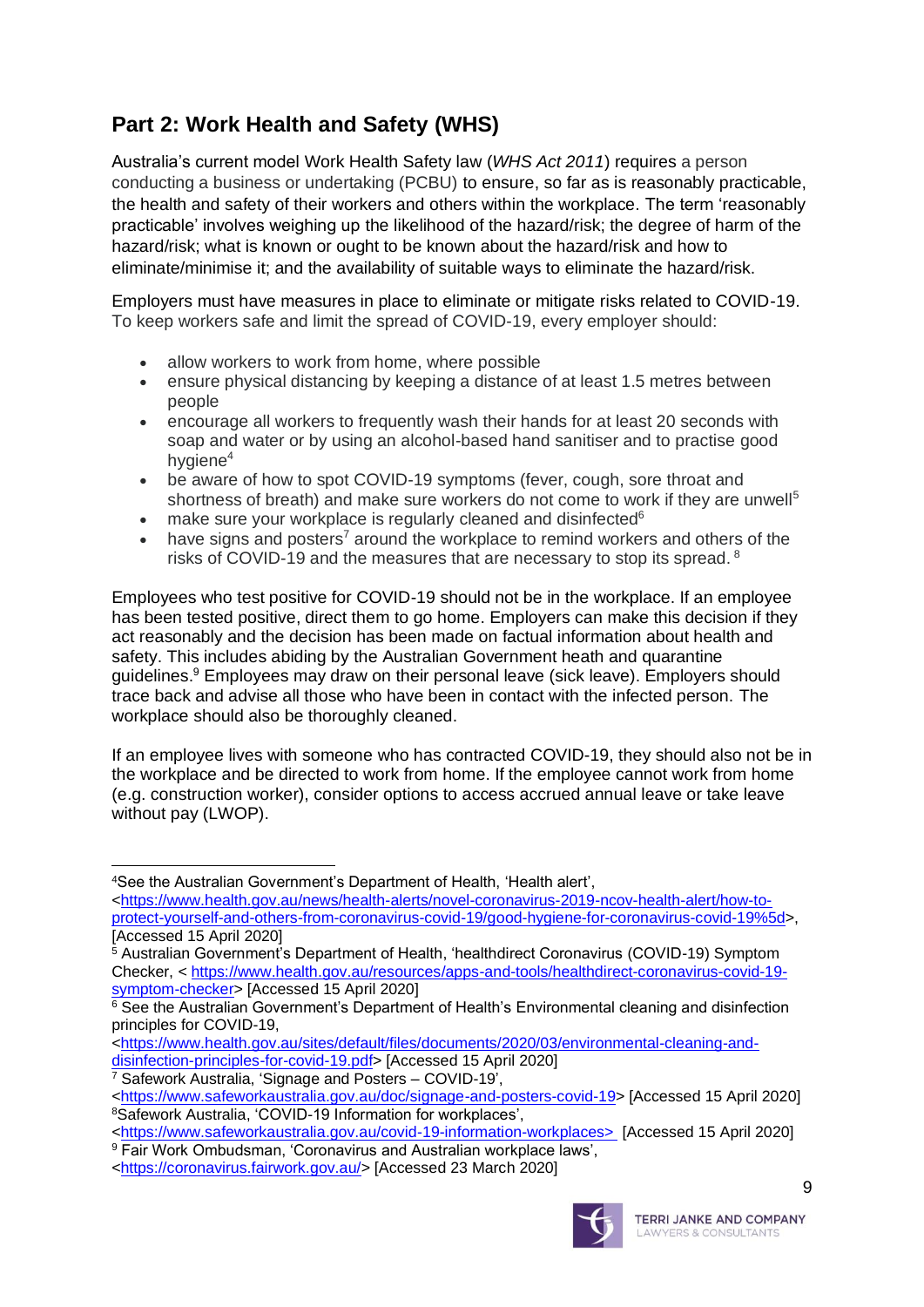An employer cannot demand that an employee comes to work if they refuse to attend work (or perform certain duties) due to concerns related to coronavirus. Unless the employee is acting according to government advice, employers do not have any legal obligation to pay them or allow them to access leave with pay. Employers and employees can consider alternative work arrangements such as working from home, private transport and other hygiene protocols.

#### **Working from home**

Government officials have encouraged employers to allow their staff to work from home to stop the spread of coronavirus. Encourage workers to work from home if possible and appropriate in the circumstances. Develop a staged work from home plan, as the longer workers work from home, the more different risks come into effect such as ergonomic issues, mental health impacts, resourcing etc. There should be a continued need for work to be performed and an employee should have the means to work at home (i.e. access to computer, internet, phone). The employer must ensure their Working from Home Policy is up to date and complied to by all employees.

#### **Mental Health**

Employers have a duty of care for the psychological health of their employees too. The pandemic is a stressful time for people so employers should also take measures to reduce mental health risks to their staff. There may be extra demands placed upon staff during these times such as increased work demand or working in isolation with less support from the team. To address these factors, employers should:

- Have open discussions with your team about how they are handling things;
- Discuss their mental health and what strategies can assist;
- Provide people with information to support networks;
- Looking at the growing list of resources available from government website on looking after your mental health during the coronavirus (COVID-19).

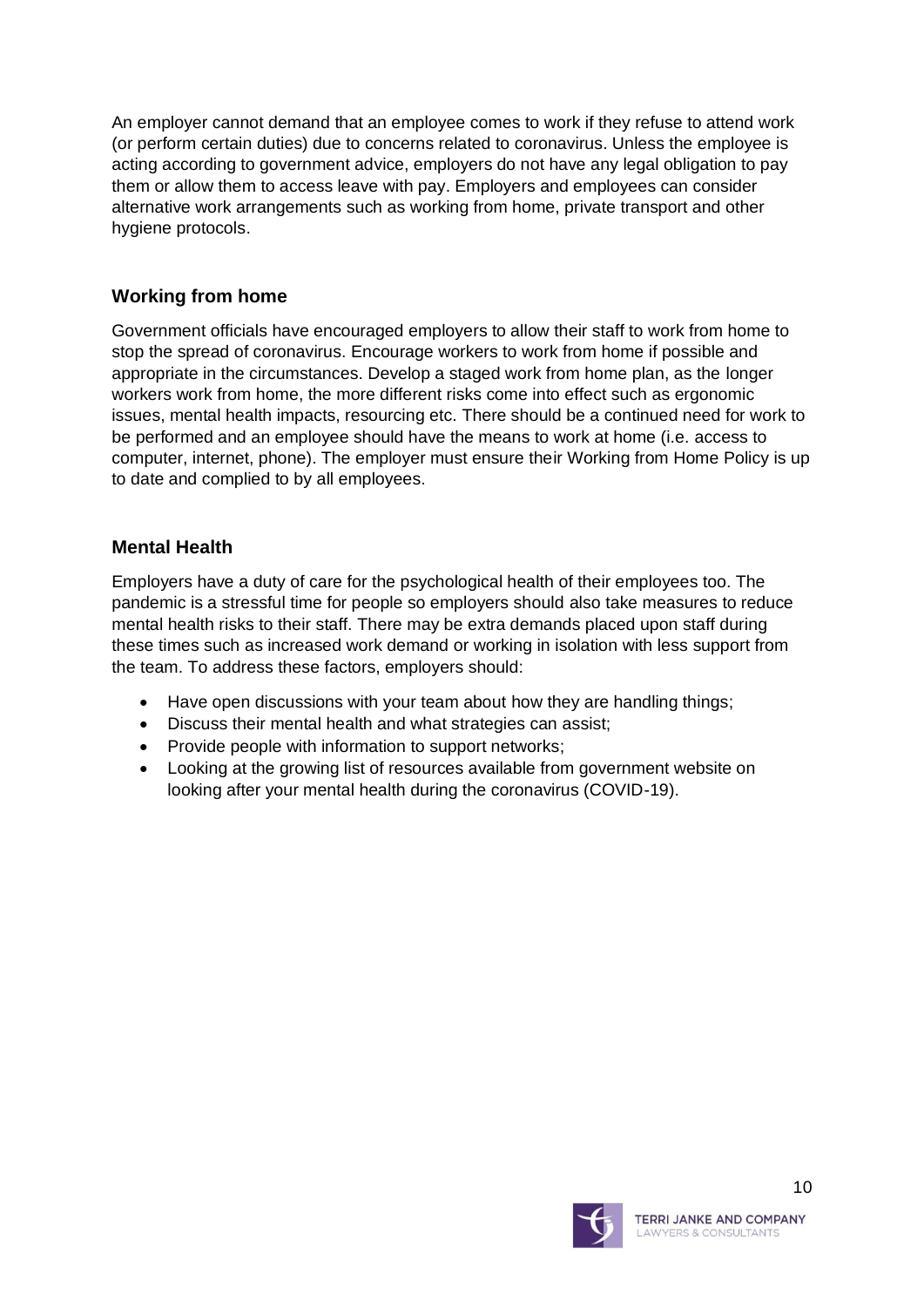#### **Other Resources**

| Safe Work Australia advice for   | https://www.safeworkaustralia.gov.au/doc/coronavirus-     |
|----------------------------------|-----------------------------------------------------------|
| employers                        | covid-19-advice-pcbus                                     |
| Safe Work Australia Business     | https://www.safeworkaustralia.gov.au/collection/business- |
| <b>Resource Kit</b>              | resource-kit-covid-19                                     |
| Victorian State Government's     | https://www.dhhs.vic.gov.au/coronavirus-information-      |
| <b>Health and Human Services</b> | aboriginal-communities                                    |
| website for "10 ways to work     |                                                           |
| well at home"                    |                                                           |

#### **Work Health and Safety: Tips for employers**

- Stay up to date with advice from federal and state authorities
- Provide regular updates to staff including access to practical information about their well-being
- If possible, move all workers to work from home, and develop your Working from Home policy. If still working from the workplace, provide disinfectant and hand sanitizer and make sure the physical space restrictions are met.
- Find ways to connect to staff and discuss their mental health and well-being and provide resources.

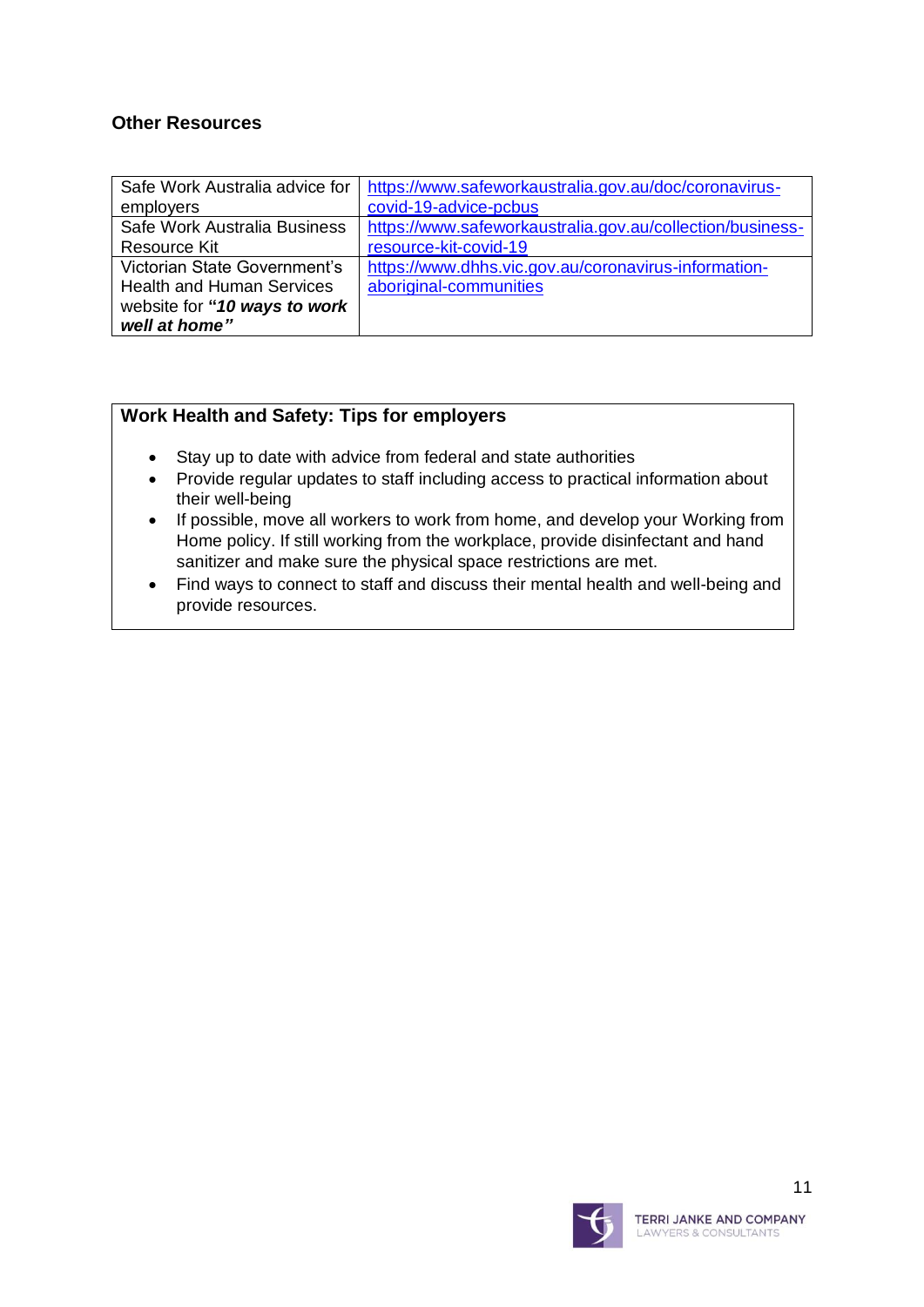# <span id="page-11-0"></span>**Part 3: Managing employees when things get tight**

As the pandemic unfolds and evolves, it will inevitably affect business and the economy. Employers must be diligent and prepared to manage full time, part time, casual and contracted employees, and utilise their employment entitlements. Now is the time to look at your employment agreements, awards and enterprise agreements to identify what leave is available to your staff. It is best to keep the lines of communications open and be understanding and flexible as some people are experiencing higher than usual levels of stress and anxiety during this time. While it is good to know your legal rights as an employer, you should maintain care and compassion towards your employees.

#### **JobKeeper Payment Scheme**

Under the new JobKeeper Payment scheme, qualifying businesses impacted by the coronavirus can access a government subsidy so they can keep paying wages to employees. Small business employers that experience a 30% or more reduction in their total revenue for a minimum period of one month compared to the previous year, can claim \$1500 per fortnight for each qualifying employee who was employed as at 1 March 2020 and who remains employed.<sup>10</sup> Sole traders can be eligible for the JobKeeper payment if they meet the criteria. The payments will be paid fortnightly for up to 6 months. Check the criteria to assess whether your employees are eligible for the JobKeeper Payment scheme. These include that they are:

- Employed, and were either a permanent full time or part time employee at 1 March 2020
- Long term casual employees (employed on a regular basis for at least 12 months) as at 1 March 2020 and not a permanent employee of another employer
- At least 16 years old on 1 March 2020
- Australian residents as at 1 March 2020
- Not in receipt of any of the listed government payments
- Agree to be nominated by you.

On 9 April 2020, the *Fair Work Act 2009* was amended in light of the introduction of the JobKeeper payment. The new temporary provisions apply to employers who qualify for the JobKeeper scheme and their eligible employees. Once an employer is qualified, the new provisions allow employers to:

- Make temporary and partial stand downs in certain circumstances;
- Temporarily alter employee's usual duties and locations of work in certain circumstances;
- In agreement with their employees, alter an employee's days and time of work and use of annual leave in certain circumstances.

These changes may allow employers and employees to negotiate on a change in the number of workdays/hours to reduce pay. However, you should refer to the relevant award or enterprise agreement and seek legal advice. If you do not qualify for the JobKeeper scheme, these new temporary provisions will not apply.

[<sup>&</sup>lt;https://www.ato.gov.au/general/jobkeeper-payment/employers/eligible-employers/>](https://www.ato.gov.au/general/jobkeeper-payment/employers/eligible-employers/) [Accessed 16 April 2020]



<sup>10</sup> Australian Tax Office, 'JobKeeper Payment, Eligible employers',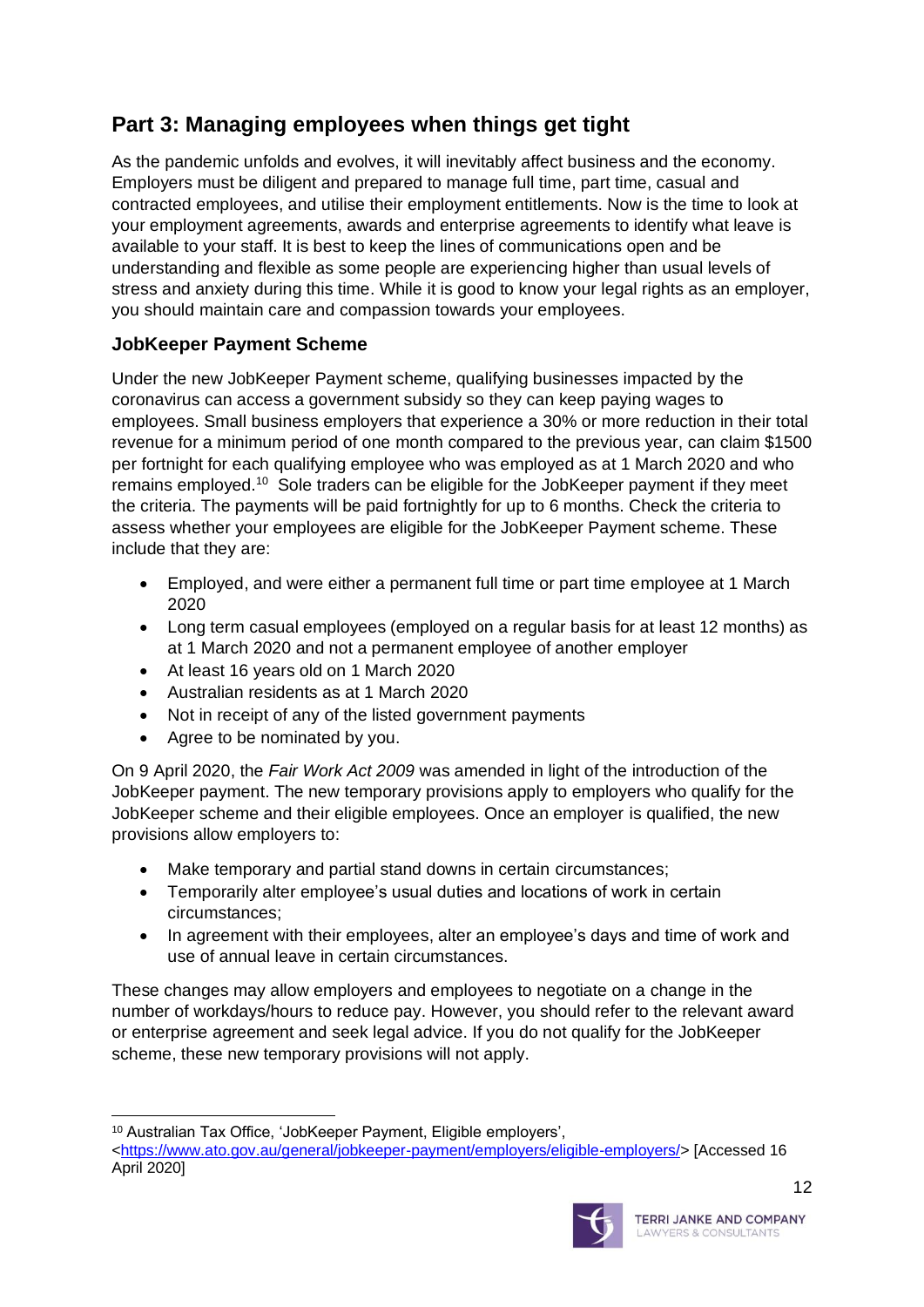#### **Fair Work Commission coronavirus pandemic temporary changes**

The Fair Work Commission has made temporary changes to a number of Awards to support the implementation of the JobKeeper Payment scheme and enable leave flexibility during the pandemic. On 8 April 2020, the Fair Work Commission made determinations varying 99 awards to provide unpaid pandemic leave and greater flexibility for annual leave for employees. This provides employees with:

- 2 weeks of unpaid pandemic leave; and
- The ability to take twice as much annual leave at half their normal pay if their employer agrees.

Awards that apply include the Aboriginal Community Controlled Health Services Award, Banking Finance and Insurance Awards, Clerks – Private Sector Award. Live Performance Award and the Legal Services Award.

#### **Changes to the Clerks Award**

The Fair Work Commission has also made changes to the Clerks – Private Sector Award 2010 (Clerks Award) by introducing 'Schedule 1 – Award Flexibility During the COVID-19 Pandemic.' These changes are applicable from the first full pay period of the employee that started on or after 28 March 2020 to 30 June 2020. Extensions beyond this timeframe can be applied for. The changes allow:

- Flexibility around the range of duties that employees can perform;
- Minimum shift and working hours flexibilities for employees who are working from home;
- Temporary reductions in working hours where agreed by 75% of the affected employees, with consideration to be given by employers to secondary employment and personal development sought by employees;
- Facilitating representation and advice for employees' consideration of proposals to reduce working hours;
- The capacity to take longer periods of leave at proportionally reduced rates of pay; and
- The capacity for employers to close down operations while employees are on leave, or direct employees to take leave having regard to their personal circumstances.<sup>11</sup>

<sup>11</sup> [Australian Chamber of Commerce and Industry, 'FWC Full Bench varies Clerks Award to address](https://www.australianchamber.com.au/news/fwc-full-bench-varies-clerks-award-to-address-covid-19-challenges/)  [COVID-19 challenges', <https://www.australianchamber.com.au/news/fwc-full-bench-varies-clerks](https://www.australianchamber.com.au/news/fwc-full-bench-varies-clerks-award-to-address-covid-19-challenges/)[award-to-address-covid-19-challenges/>](https://www.australianchamber.com.au/news/fwc-full-bench-varies-clerks-award-to-address-covid-19-challenges/) [Accessed 15 April 2020]

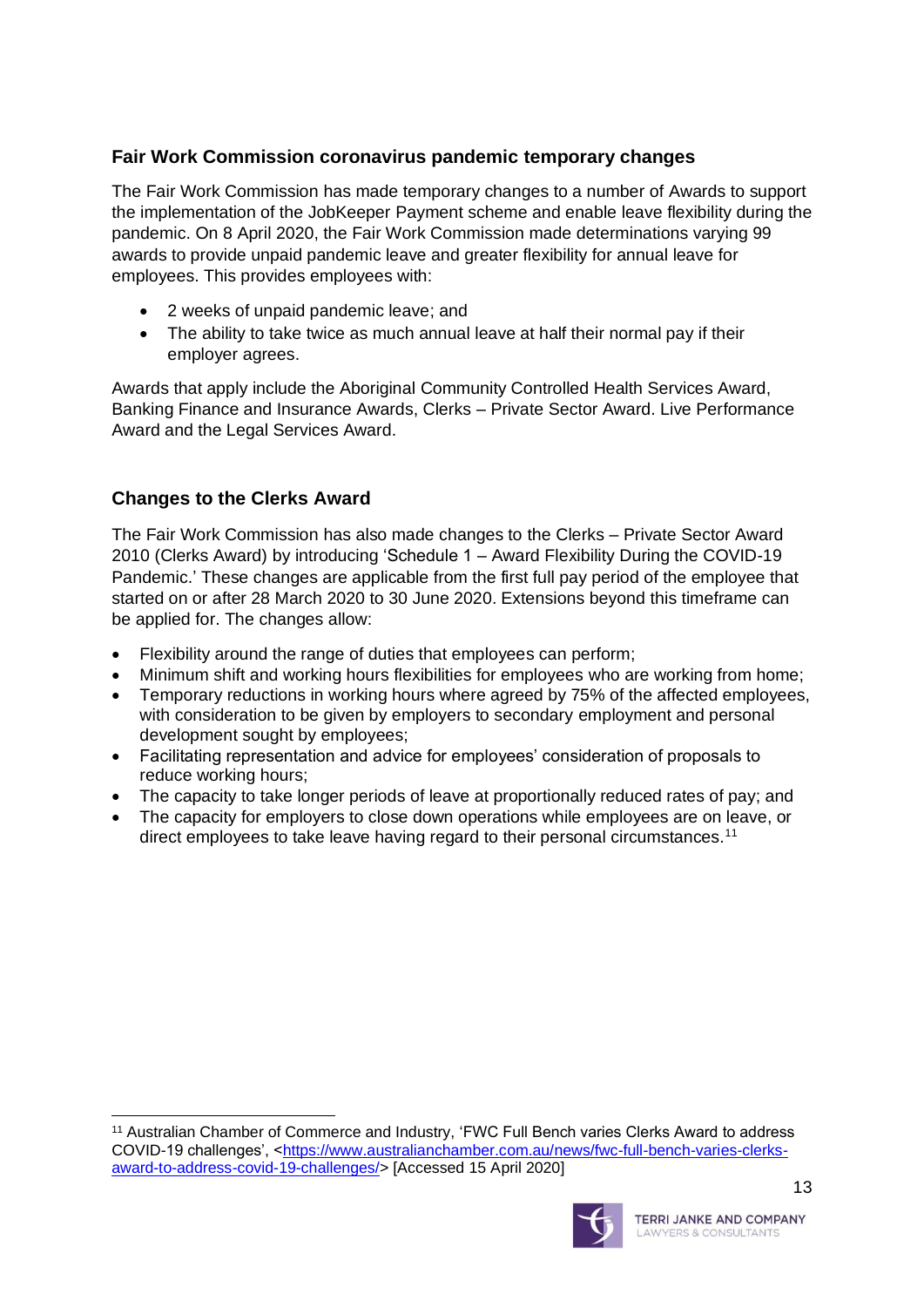#### **Types of leave**

Employers may be able to negotiate with staff to use their leave entitlements during the business downturn. Employers should not direct employees to take leave, but instead negotiate with them to access their leave. However, no employer can lawfully negotiate an agreement lower than the employee's entitlements under an award, enterprise agreement, employment contract, National Employment Standards (NES) or the *Fair Work Act 2009* (Cth).

#### Personal/carer's leave

If an employee is showing symptoms of a sickness, an employer can send them home. It may be hard to distinguish the severity of the sickness, so if the employer sends home an employee with mild symptoms, the employee made need to be paid until they seek medical attention and clearance. Full time and part time employees are eligible to 10 days of paid personal/carer's leave each year. It is best practice to allow the employee to access paid leave where possible. Casuals are eligible for unpaid leave.

#### Compassionate leave

Part time and fulltime employees are entitled to take 2 days of paid compassionate leave to spend time with a member of their immediate family who has sustained a life-threating illness or injury. Casuals are entitled to 2 days unpaid compassionate leave.

#### Annual leave (paid and unpaid)

Full time and part time employees are generally eligible to 4 weeks of paid annual leave each year. This accrues progressively during the year according to an employee's ordinary hours of work.<sup>12</sup> Due to coronavirus, an employee may need to access their annual leave in advance of it being accrued. Alternatively, the employee and employer can consider the option of the employee taking unpaid annual leave (leave without pay LWOP). See also the special coronavirus temporary option for the employee to take twice as much leave and be paid at half pay.

#### Family & domestic violence leave

All employees are entitled to 5 days unpaid family and domestic violence leave each year.

#### Casuals and contractors

Casual employees and independent contractors do not have paid leave entitlements.<sup>13</sup> However, some employers are providing paid leave for short periods of time to help assist workers financially. Casuals and independent contractors should check their eligibility to access government welfare payments that have been put in place during this time.

<sup>13</sup> Fair Work Ombudsman, 'Coronavirus and Australian workplace laws' 22 March 2020 [https://www.fairwork.gov.au/about-us/news-and-media-releases/website-news/coronavirus-and](https://www.fairwork.gov.au/about-us/news-and-media-releases/website-news/coronavirus-and-australian-workplace-laws#casual-employees-contractors)[australian-workplace-laws#casual-employees-contractors](https://www.fairwork.gov.au/about-us/news-and-media-releases/website-news/coronavirus-and-australian-workplace-laws#casual-employees-contractors)



<sup>12</sup> Fair Work Commission, 'Annual leave in advance', [<https://www.fwc.gov.au/awards](https://www.fwc.gov.au/awards-agreements/awards/modern-awards/modern-awards-fact-sheets/annual-leave-advance)[agreements/awards/modern-awards/modern-awards-fact-sheets/annual-leave-advance>](https://www.fwc.gov.au/awards-agreements/awards/modern-awards/modern-awards-fact-sheets/annual-leave-advance) [Accessed 20 March 2020]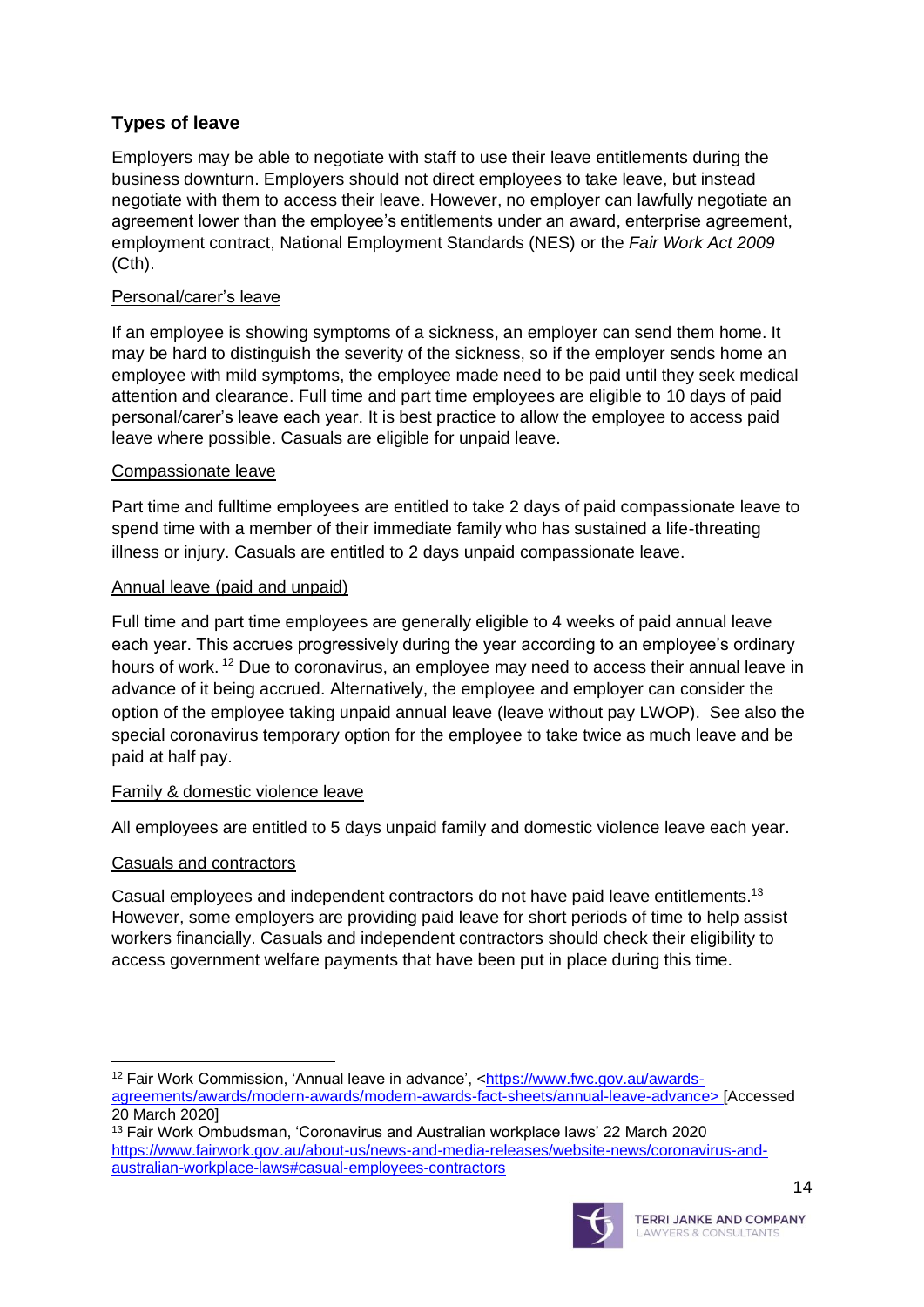#### **Standing down**

There are new temporary JobKeeper stand down provisions which enable an employer to stand down their employees if they meet the requirements of the JobKeeper scheme.

Other than the JobKeeper stand down provisions, employers may only be able to stand their employees down without pay under limited circumstances where the employee cannot usefully be employed if:

- The Government has directed your business to close
- A large proportion of the workforce is in self-quarantine meaning the remaining cannot be usefully employed.
- There is a stoppage of work due to a lack of supply which is out of the employer's control. 14

If an employer meets these limited circumstances, they are relieved of the obligations to pay wages. Employees that are stood down remain employed during the period of the stand down. However, employees should be cautious to use this option as employees may be able to recover unpaid wages if the stand down is found to be unlawful. This is why it's essential to check awards, enterprise agreements, employment contracts and obtain advice about your individual circumstances before attempting to stand down any employee.

#### **Redundancy**

Redundancy happens when an employer either doesn't need an employee's job to be done anymore or becomes insolvent or bankrupt.<sup>15</sup> This option has to meet strict legal criteria. Employers should note that making people redundant during this time may mean that you have to provide redundancy pay and this could come at a higher cost than other alternatives. You should seek advice before deciding on redundancies.

If an employee was made redundant due to the coronavirus impact business and is now rehired due to the support businesses can now receive under the JobKeeper Scheme, the JobKeeper payment will be available to the employer and backdated.

#### **Resources**

See the Fair Work website:<https://www.fairwork.gov.au/>

#### **Managing employees: Tips for employers**

- Provide regular updates to staff and discuss the health of the business and any impacts to the workflow
- Stay up to date with change in awards and legislation including the *Fair Work Act 2009 (Cth)*
- Be fair and flexible where possible when staff request leave
- Show leadership, compassion and understanding of staff situations. Be fair and flexible where possible.

<sup>15</sup> Fair Work Ombudsman website, 'Redundancy', [<https://www.fairwork.gov.au/ending](https://www.fairwork.gov.au/ending-employment/redundancy)[employment/redundancy>](https://www.fairwork.gov.au/ending-employment/redundancy) [Accessed 15 April 2020]



<sup>14</sup> Section 524, *Fair Work Act 2009* (Cth)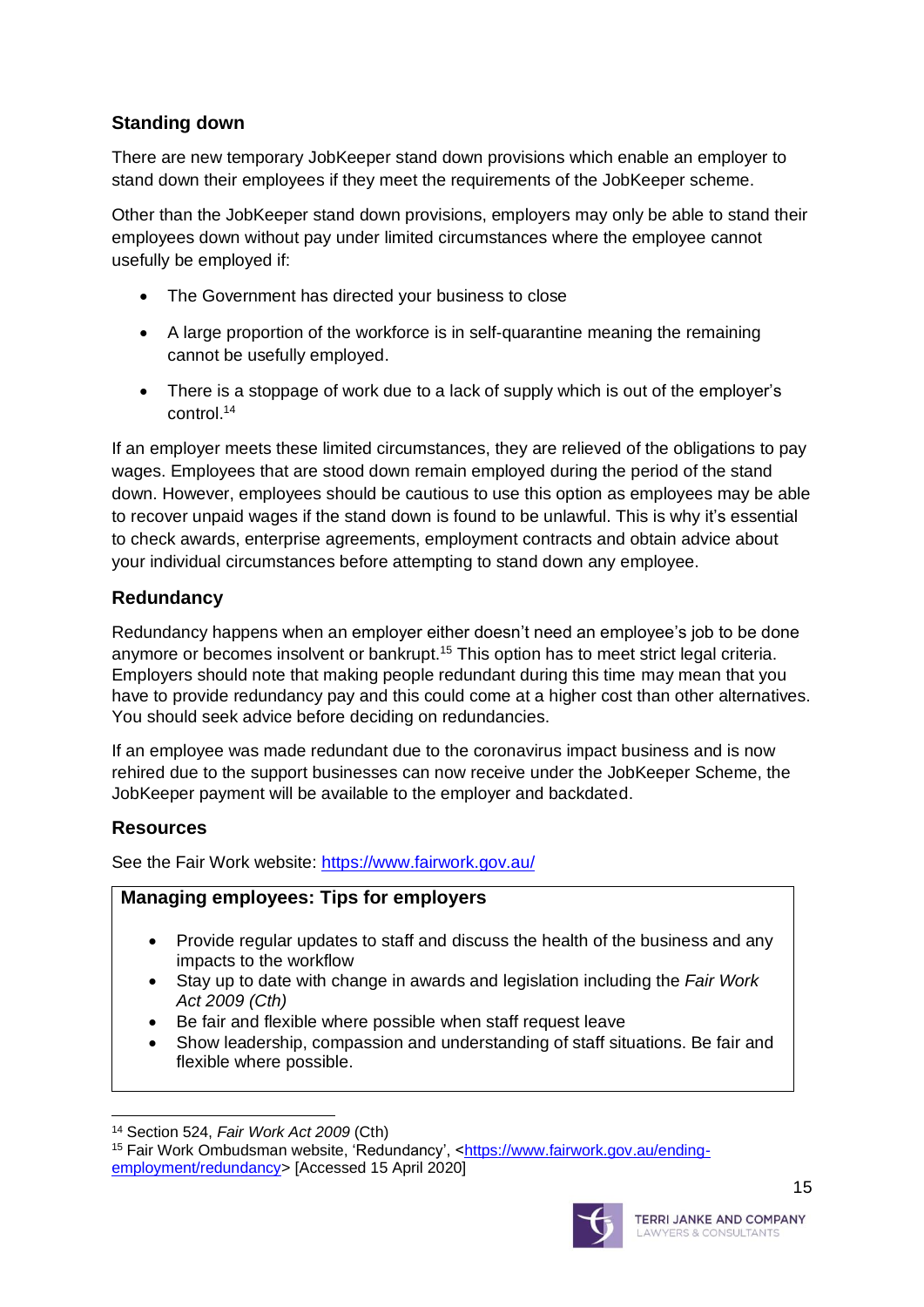## <span id="page-15-0"></span>**Part 4: Business Health**

During the COVID-19 pandemic, businesses are being impacted by disruptions to supply chains, travel restrictions and the cancellation and postponement of projects, meetings and events, just to name a few. This is having an impact on business income and cashflow.

It is important to check your cashflow weekly and be realistic about your ability to pay your staff and any other debts. Do you have enough money to get through the next 3-6 months? This includes money the company has or that it reasonably expects to get and/or borrow. A sole trader will have more movement to minimise their business when not having to deal with large payments to employees or contractors.

Now is the time to closely review and adjust your business cashflow budgets. Reduce costs where possible, cutting out the non-essential overheads (e.g. unnecessary stock, subscriptions). Check for flexibility in your costs (e.g. rent deferral, extended terms on repayments, negotiating to get paid earlier). If it is looking doubtful, you will have to act swiftly. But it is important to remember that at some point in the future, your business will return to normal growth, so be careful what you choose to reduce or discard and how you treat others.

#### **Code of Conduct for Commercial Tenancies**

On 3 April 2020, the National Cabinet released a mandatory Code of Conduct for Commercial Tenancies (retail, office, and industrial property). The Code seeks to impose good faith leasing principles for negotiations between tenants and landlords. The Code will apply to tenants who are small to medium sized enterprises (SMEs) with a turnover of less than \$50 million per year; who are suffering from financial distress as a result of COVID-19; and who are eligible for the JobKeeper Payment.

The Code has 14 principles including:

- Landlords must not terminate leases, nor evict, due to non-payment of rent;
- Landlords must offer tenants proportionate reductions in rent payable in the form of rent waivers and rent deferrals (rent paid back later), with no interest or late fees;
- Landlords must pass on benefits received for reductions in property outgoings;
- Tenants must remain committed to the terms of their lease;
- Tenants should have the opportunity to extend their lease term.

However, commercial leases are covered under state-based legislation. At the time of writing, each state is responding accordingly, with implementation and new regulations. Residential leases and rental agreements are not included in the Code (each state is also responding accordingly, with new regulation for residential rental agreements).

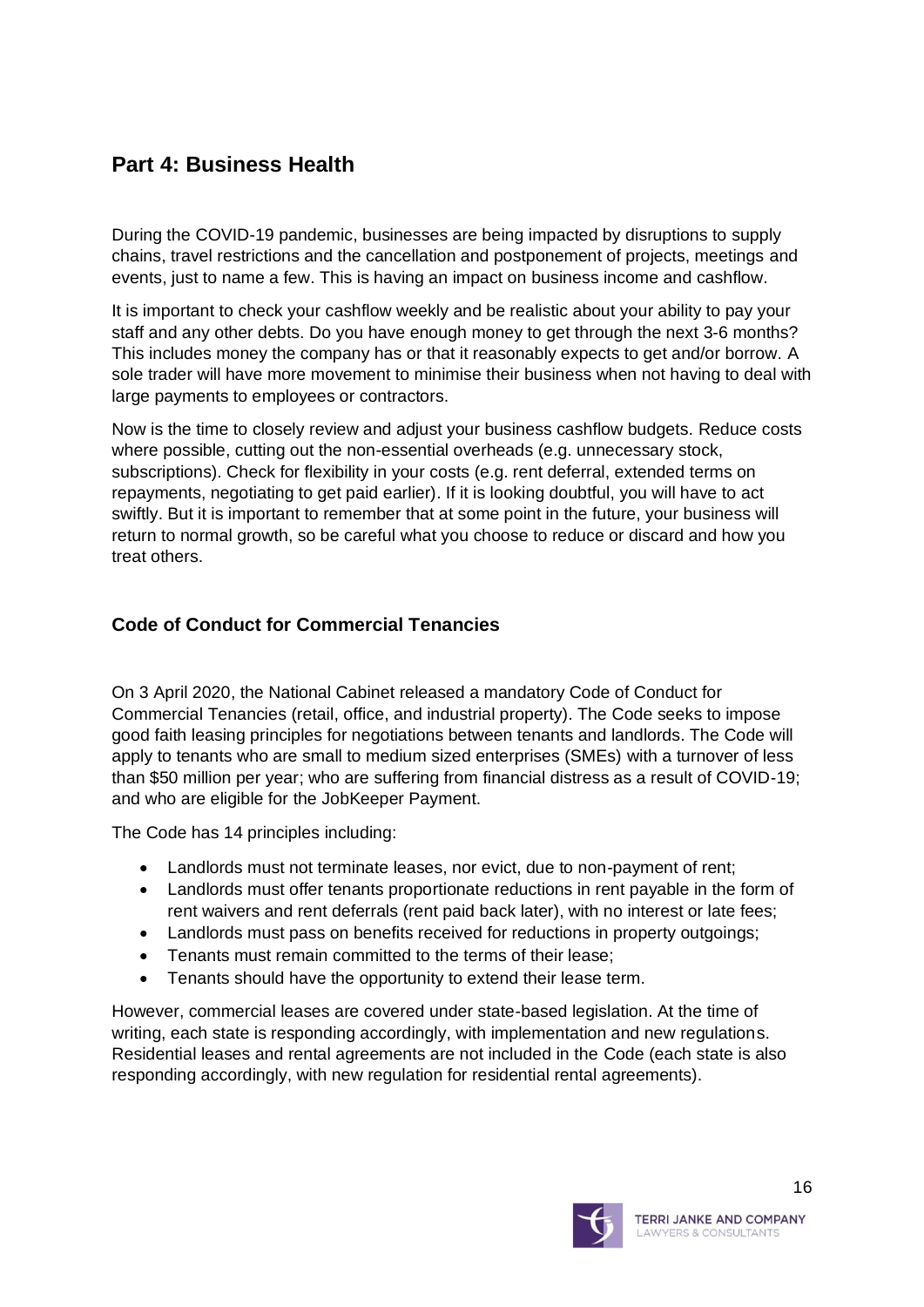#### **Insolvency**

A company is insolvent when it is no longer able to pay its debts as and when they fall due. If you operate your business as a company and are a director of the company, you have a legal duty under the Australian corporation law (*Corporations Act 2001* (Cth)) not to trade insolvently. Under the Corporations Act, if a director is found to be dishonest and is a factor in insolvent trading, they may face penalties of up to \$200,000, or 5-years imprisonment, or both. The director could also personally have to pay the debts that the company incurs after it is insolvent. If a director is aware of the company trading insolvent, and mitigates the harm, thus rendering the company solvent, there will be no legal liability.

In response to COVID-19, the Australian Government has temporarily relaxed the insolvency laws for a 6-month period from 25 March 2020. Now, a director can no longer be personally liable for any debt incurred by a company in the ordinary course of business if, at the point they suspect the company may be insolvent, they start taking action that will lead to a better outcome.

#### **Director's duties**

Directors must still uphold their director's duties which include:

- $\bullet$  to avoid conflicts of interest<sup>16</sup>
- $\bullet$  acting in good faith and for a proper purpose<sup>17</sup>
- acting in the best interest of the company; and
- not improperly using your position<sup>18</sup> or information received for personal gain.

#### **Bankruptcy**

The government also made changes to the bankruptcy law for 6 months from 25 March 2020. This includes raising the debt threshold from \$5,000 to \$20,000 for a creditor to apply for a bankruptcy notice against a debt and extending the timeframe for a debtor to respond to a bankruptcy notice from 21 days to 6 months. There was also a temporary increase in the threshold at which creditors can issue a statutory demand from \$2,000 to \$20,000 and the time within which a company must respond has been increased to 6 months.



<sup>16</sup> *Corporations Act 2001* (Cth), s 182, 183 and 184.

<sup>17</sup> *Corporations Act 2001* (Cth), s 181, 184.

<sup>18</sup> *Corporations Act 2001* (Cth), s 182.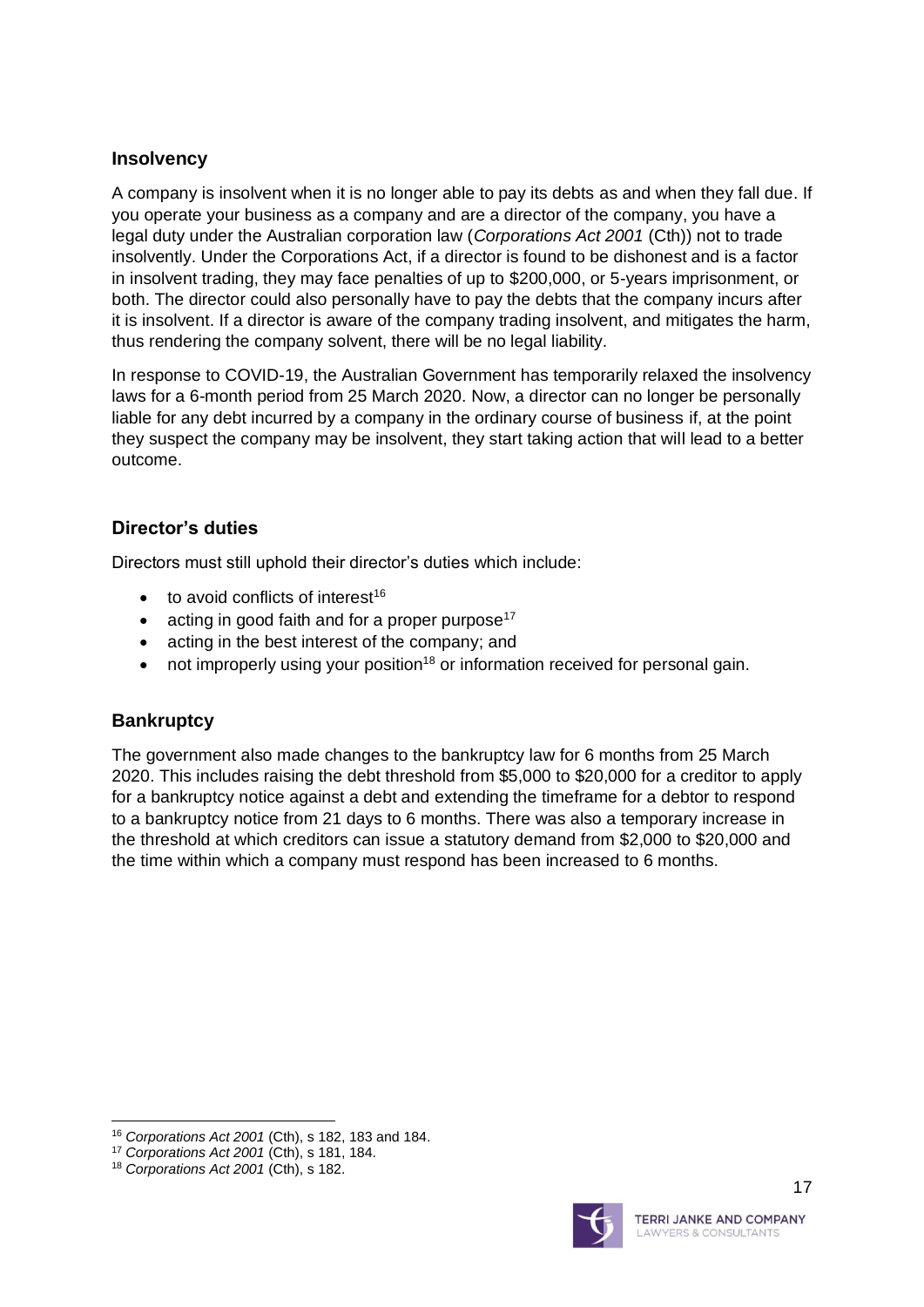#### **Business Support**

For business support and more information, visit [www.business.gov.au](http://www.business.gov.au/) or call 13 28 46.

The Victorian Government has developed a business continuity tool for Aboriginal Community Service Organisations available from this page [https://www.dhhs.vic.gov.au/coronavirus-information-aboriginal-communities.](https://www.dhhs.vic.gov.au/coronavirus-information-aboriginal-communities)

Indigenous Business Australia (IBA) has some useful resources: <https://www.iba.gov.au/indigenous-business-australia-covid19-support/>

See the Australian Government Fair Work website:<https://www.fairwork.gov.au/>

Australian Taxation Office: <https://www.ato.gov.au/>

Supply Nation has developed a webpage dedicated to support Indigenous businesses during the coronavirus pandemic. - <https://supplynation.org.au/covid19/> They have also developed a business listing for Supply Nation Certified Suppliers that offer COVID-19 related products and services. If your business offer relevant products and services, go to their on line form - [https://supplynation.org.au/covid19/certified-supplier-business-listing/.](https://supplynation.org.au/covid19/certified-supplier-business-listing/)

There is also a Facebook support group established by Leesa Watego, Indigenous entrepreneur and President of South East Queensland Indigenous Chamber of Commerce. The group is a space for Indigenous business owners to share information and resources – Indigenous Business – COVID-10 Support Group.

#### **Business Health: Tips for employers**

- Check cashflow weekly
- Keep up to date with changes in laws and awards
- Be aware of the government assistance schemes and consider whether you are available to apply
- Keep in close communication with your landlord and if need be discuss options for payment of commercial rent
- You may need to make difficult decisions for the survival of your business communicate these reasons openly with your staff

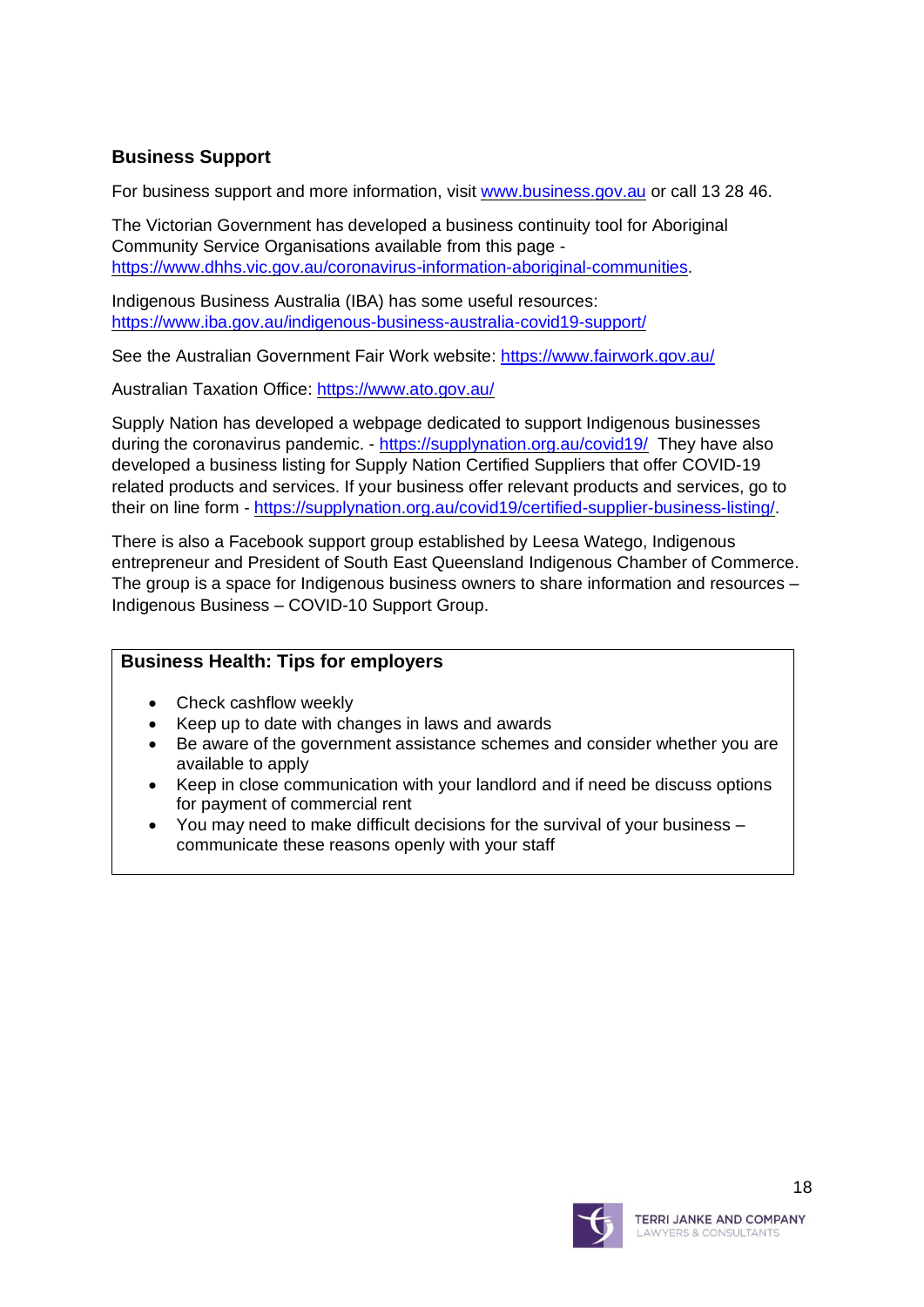# <span id="page-18-0"></span>**Part 5: Managing Contracts – rights and obligations**

The impacts of COVID-19 may, in some cases, cause a breach of contract if a party cannot meet their contractual obligations. Indigenous businesses should review their contracts to determine:

- a. What they need to do to discharge their obligations and receive payment;
- b. In what circumstances the contract may be terminated;
- c. What rights they have to be relieved of their obligations due to the impacts of COVID-19. This may include a claim under the contract for: a variation, a change in law, an extension of time, a relief event or a force majeure event;
- d. What rights they have to recover payment if the client fails to pay the Indigenous business. This may include negotiation, mediation, arbitration or litigation.

#### **Termination of the Contract**

Your contract may be terminated for breach of contract for a delay or failure to provide the goods, services or works within the required time frame due to the impacts of the Coronavirus. It is important to clearly understand:

- a. in what circumstances the client is able to terminate your contract; and
- b. how and in what time period you may be able to remedy the situation.

If you are in breach of a contract, you should aim to rectify the breach in the relevant timeframe to avoid termination, or you may be able to negotiate and agree on an alternative way to fix the situation to avoid termination of the contract.

#### **Termination for convenience**

Some contracts also allow the parties to terminate for convenience. This allows termination of the contract for any reason upon provision of a specified period of notice to the other party. Usually, these clauses entitle you to:

- a. A sufficient notice period;
- b. Payment up to the date of the termination; and
- c. Recoupment of reasonable expenses.

So be sure to check your contract or speak to your client about this option.

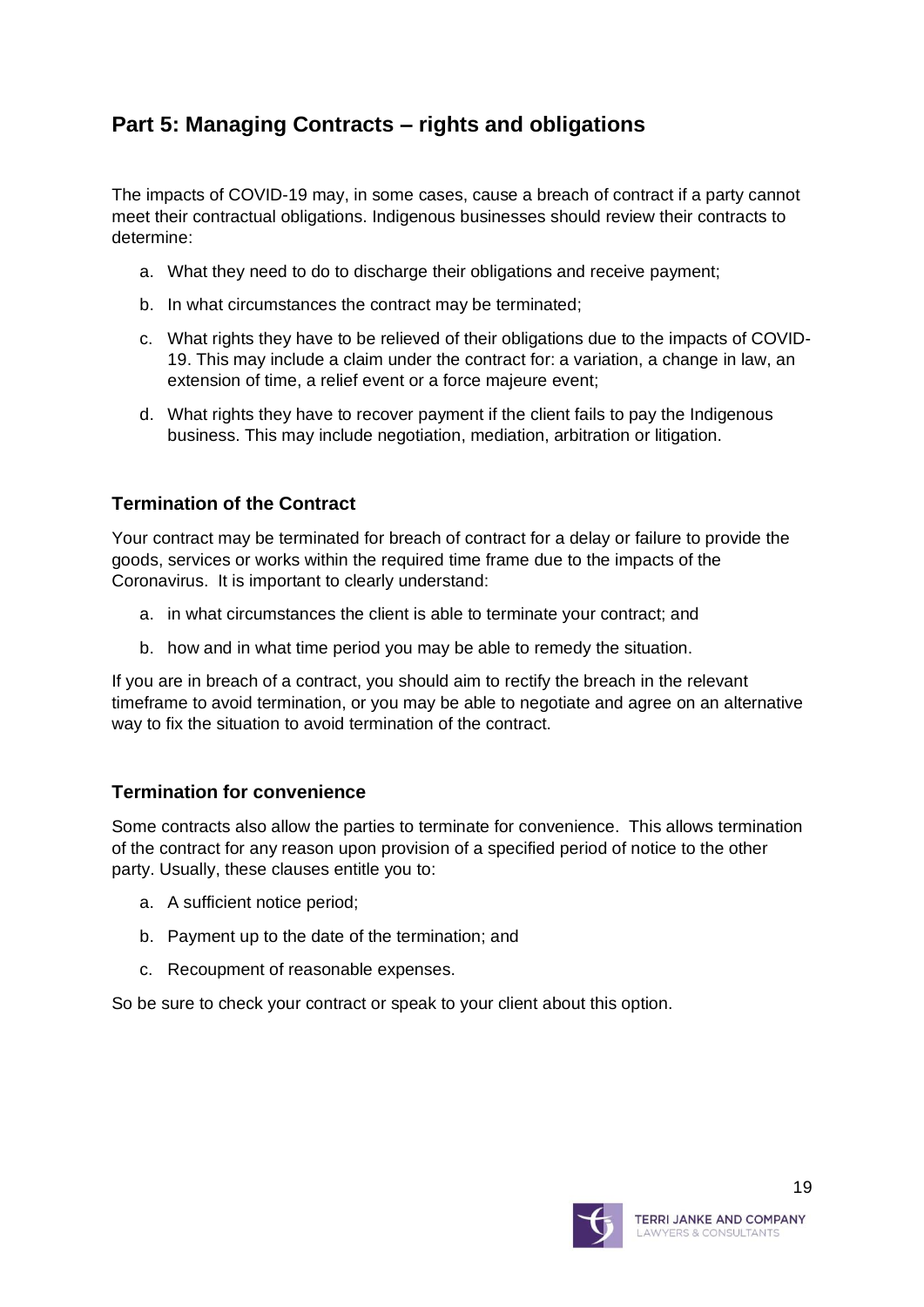#### **Relief from contractual obligations**

Depending on the terms of your contract, it may provide for relief from your obligations due to the impacts of COVID-19. This may include a claim under the contract for a variation, a change in law, an extension of time, a relief event or a force majeure event.

#### A Variation

Depending on the terms of your contract, you will often be able to vary the terms of a contract with the mutual agreement of the parties. If the impact of the Coronavirus requires you to change the scope, nature, sequence or timing of the goods, services or work, a variation to the agreement could be negotiated with your client. A variation may allow for an extension of time and payment of additional costs incurred by you as a result of the coronavirus.

#### A Change in Law

Depending on the terms of your contract, you may be able to claim a change in law. A change in law occurs if there is a change in the law which impacts the performance of your obligations under the contract. This may include a declaration by the World Health Organization or Australian Government of restrictions on individuals and business, such as "lockdowns". A change in law may entitle you to negotiate an adjustment of the scope, timing and costs for the provision of the goods, services or work. Importantly, this may allow for an extension of time and payment of additional costs incurred by you as a result of the coronavirus.

#### An Extension of Time or Relief Event

Depending on the terms of your contract, you may be able to negotiate:

- 1. an extension of time and delay costs for the period your obligations have been delayed by the coronavirus;
- 2. a relief event from key performance indicators and abatements for the period your performance obligations are inhibited by the coronavirus.

#### **Force majeure**

Force majeure is a contract provision that relieves the parties to the contract from performing their obligations when certain circumstances beyond their control arise, making performance of their obligations impracticable or impossible. Knowing what circumstances are covered by a force majeure clause in the contract is essential. This may include natural disasters like hurricanes, floods, earthquakes, weather disturbances and the coronavirus which are sometimes referred to as 'acts of God.'

If a force majeure event includes an epidemic, pandemic or act of god, it is likely that you will be able to claim a force majeure event has occurred and be relieved from performance of your obligations under the contract until the COVID-19 pandemic has subsided. But that will require careful consideration. Check the termination clauses of your agreement as well as any notice provisions to activate any rights to exit the contract and seek professional advice.

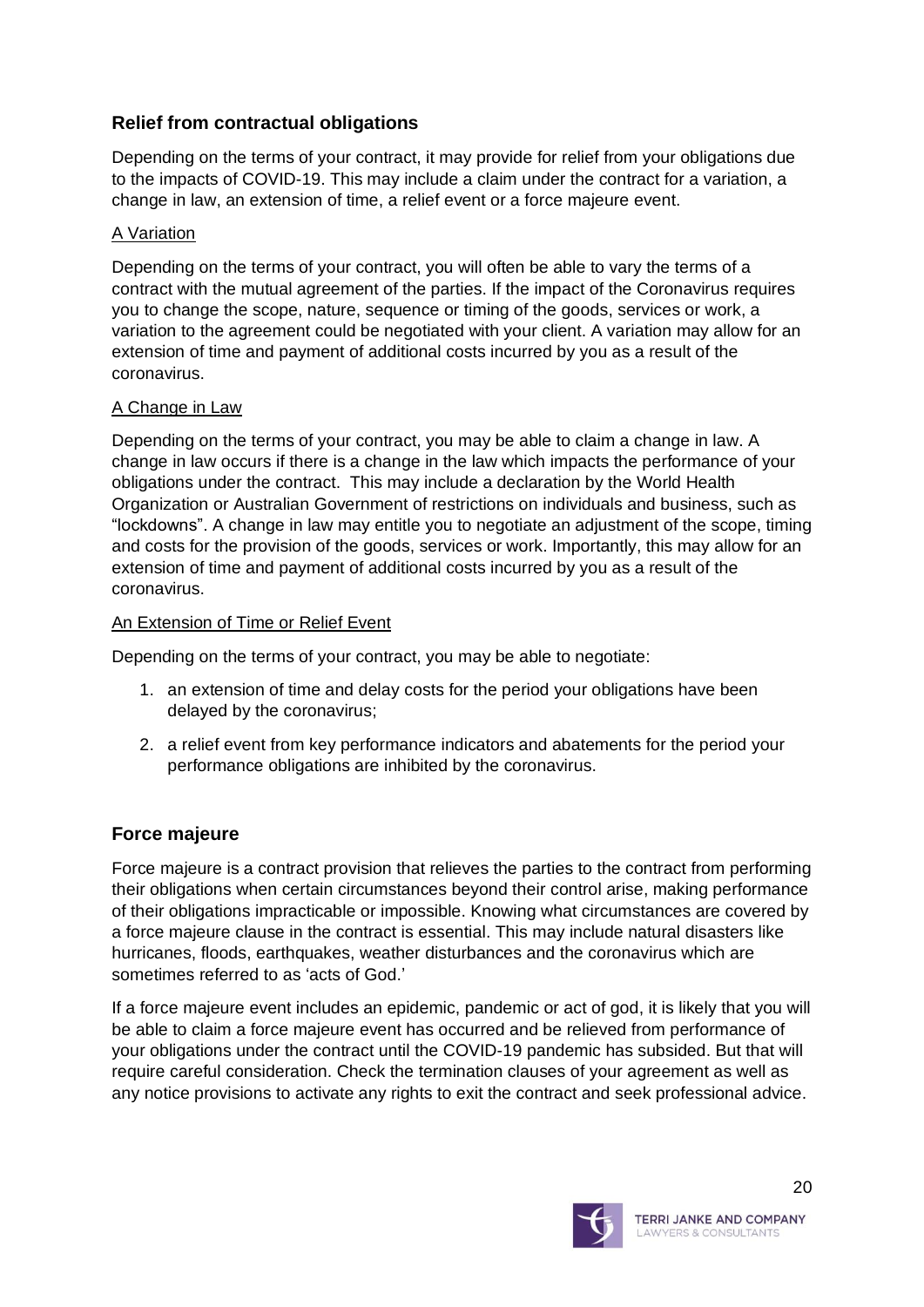#### **Frustration**

If a contract does not include a force majeure clause, then you may wish to look to the doctrine of frustration to see if the contract has been terminated. At common law frustration can be claimed if the contract becomes incapable of performance because it is radically different from what the parties intended (without either party defaulting) due to circumstances that are beyond the control of the parties.

Frustration of a contract **will generally not occur** if:

- there is an existing force majeure clause in the contract which operates to cover the circumstances that constitute the frustrating event;
- there is a delay in an obligation being able to be performed, unless the delay is for an unreasonable time; or
- the parties have merely suffered hardship, unforeseen loss, or the burden of performance has increased.

Frustration will be established where it is impossible to perform an obligation under the contract.

Frustration automatically discharges the contract, therefore people who cannot meet their contractual obligations due to COVID-19 may want to consider this legal avenue. Discharge is prospective from the time of frustration. The rights and responsibilities of the parties that have already accrued remain on foot, but the parties are released from any further performance.

It is important to note that some clauses remain operable including the dispute resolution clauses, and parties may need to instigate that process first rather than just claiming frustration.

#### **Communication and negotiation**

Ideally people in business together should be discussing their ability to continue to work towards achieving the project outcomes during the COVID-19 pandemic. Good communication, project and contract management during these times means getting on the front foot. For this reason, informal negotiation with your client is the most efficient means of resolving any disputes which arise due to the coronavirus. However, if your negotiations and contract claims are rejected, alternative dispute resolution processes such as mediation may be appropriate. Mediation can enable a facilitated discussion between parties to generate realistic solutions.

#### **Recovery of Payment**

If the client fails to pay you in accordance with the contract, you may be able to escalate the issue and recover payment through arbitration, small claims or litigation.

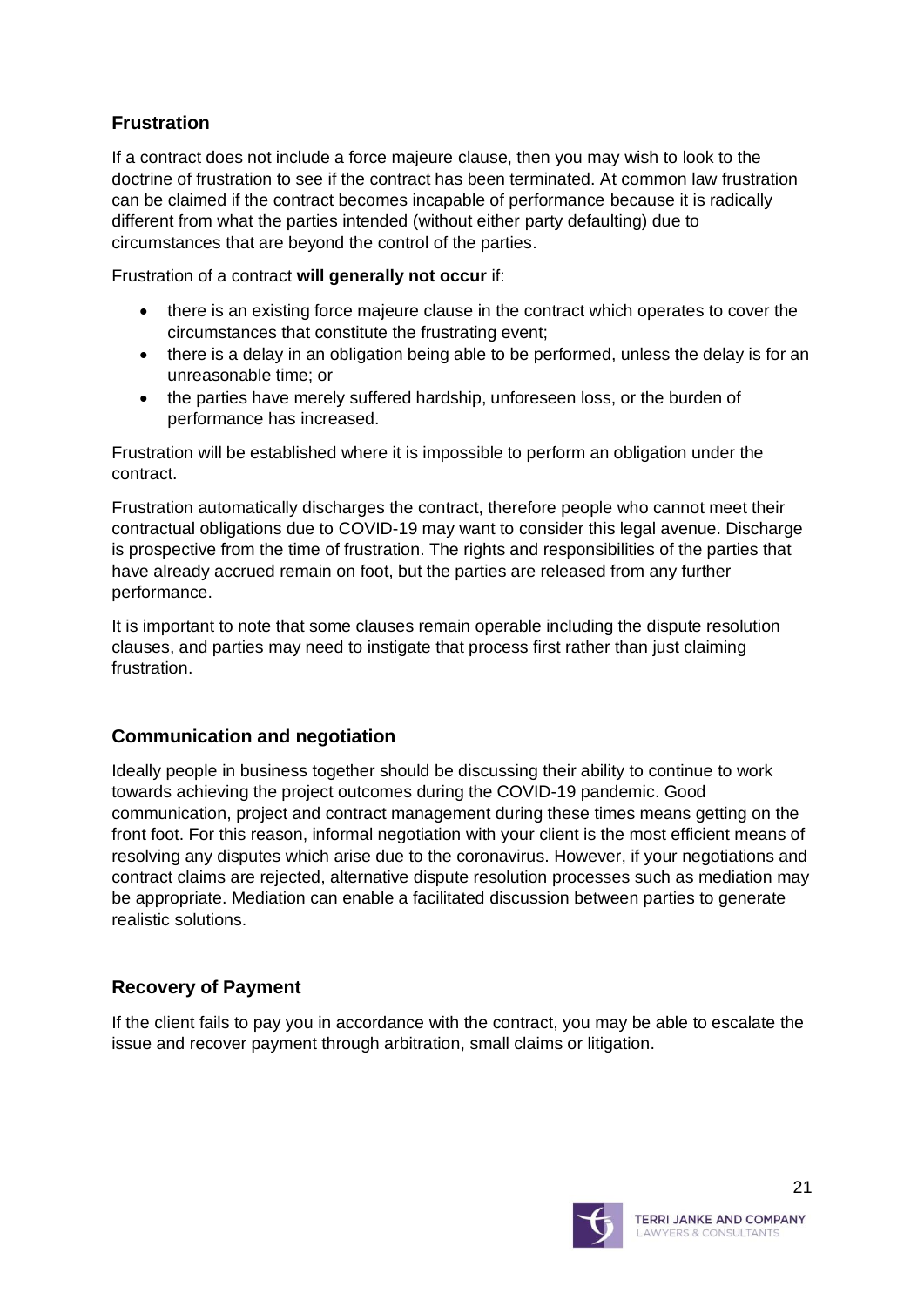#### **Legislative Claims**

Business that are subcontracting will be impacted by any issues occurring upstream between the head contractor and the client. This is common in the construction industry where Indigenous business are subcontracted to a project. For example, if a head-contractor cannot complete milestones for payment or cannot purchase materials, the whole supply chain is impacted.

Subcontractors have no direct contractual relationship with the client, and delays and payment issues will need to be negotiated with the head contractor rather than the client. If you are in this position in the construction industry, you should be in close communication with the head contractor but also refer to the Security of Payment Act in each state and territory for resolution. This legislation overrides the contract terms and provides for a process for making claims against head contractors and potentially clients for payment under the contract. The legislation also provides for head contractors to by-pass contractors and pay subcontractors directly if an amount is legally required to be paid by the contractor to the subcontractor.

#### **Insurance and performance bonds**

You should also check your insurance to see whether you are entitled to any insurance proceeds for epidemics or pandemics such as the coronavirus. For those working in construction, a performance bond is usually issued by one party to the other party as security for failure to meet their contractual obligations. If the party providing the performance bond breaches their obligations, the other party may call on the performance bond to cover their losses.

#### **Manage your risk**

While a party is exposed to a breach that will impact their work performance, they should also attempt to mitigate their risk. Mitigation of the risk to a business will depend on the industry, size, geography and other factors. All businesses should complete a risk management assessment on performance of contracts and consider ways that contractual risk can be managed and reduced, for example, draft clauses in future contracts that allow for flexibility.

For more information: [www.business.gov.au](http://www.business.gov.au/)

#### **Managing Contracts: Tips for employers**

- Review your contracts to determine what you need to do to discharge your obligations and receive payment; or in what circumstances your obligations may be relieved or the contract terminated.
- Maintain open and clear communication with your clients during this time to resolve any disputes.
- Check your insurance and performance bonds to see if you are entitled to any proceeds for pandemic situations
- Complete a risk management assessment on performance of contracts.

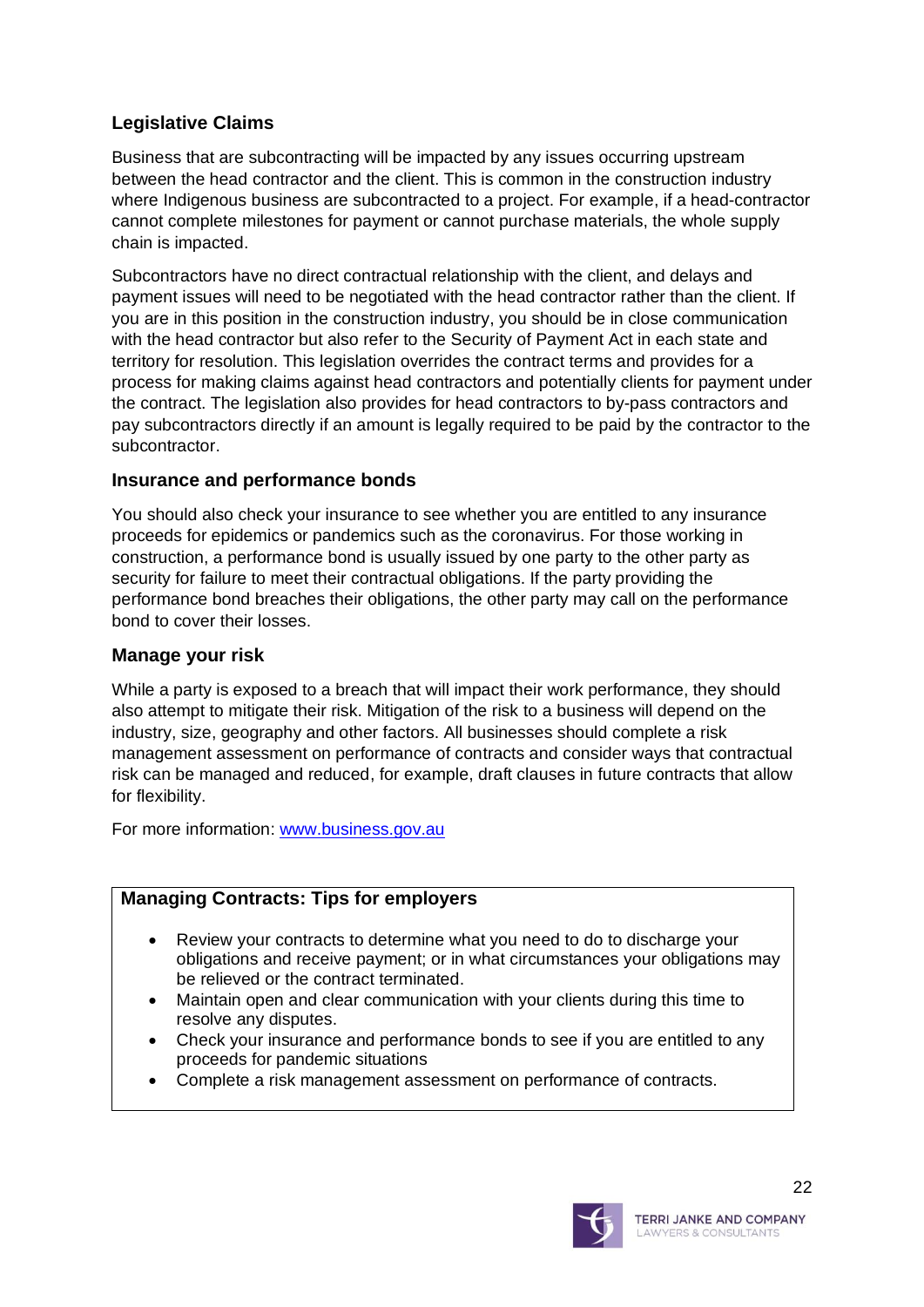# <span id="page-22-0"></span>**Part 6: Privacy and IP considerations**

#### **Privacy and confidentiality**

COVID-19 brings up privacy and confidentiality issues for employers and employees.

#### For employers:

The Australian privacy law, *Privacy Act 1988* (Cth), regulates how personal information is handled. Personal information is 'information or an opinion about an identified individual, or an individual who is reasonably identifiable'. The Privacy Act includes rules on the protection of sensitive information such as health information. During the COVID-19 pandemic, employers may be dealing with personal and sensitive information about their employees. Employers must ensure that their collection, use and disclosure of personal information complies to the obligations of the Privacy Act.

#### For employees:

While working at home, employees must continue to comply to the privacy and confidentiality clauses in their employee contracts. This may involve having the appropriate computer and server with password protection, and upholding confidentiality requirements even when working at home in shared spaces with people who are not part of the business.

#### **Intellectual Property (IP) considerations**

The stay at home restrictions during the pandemic means that there has been a swift move to conduct business and exchange information online. If your business is creating digital products, conducting webinars and publishing resources online, ensure that you are considering intellectual property (IP) issues. This includes:

- using the relevant copyright disclaimers
- respecting IP rights when reproducing third-party content and making sure that you have all rights to reproduce and communicate to others.

Where Indigenous Cultural and Intellectual Property materials are being shared online, ensure you are upholding ICIP rights such as attribution and consultation and consent to protect this knowledge.

#### **Privacy and IP: Tips for employers**

- Ensure that your collection, use and disclosure of personal information complies to the obligations of the *Privacy Act*
- Ensure that employees continue to comply to the privacy and confidentiality clauses in their employee contracts
- Be mindful of the Intellectual Property (ICIP) and Indigenous Cultural and Intellectual Property (ICIP) before sharing online, make sure you protect IP and ICIP rights.

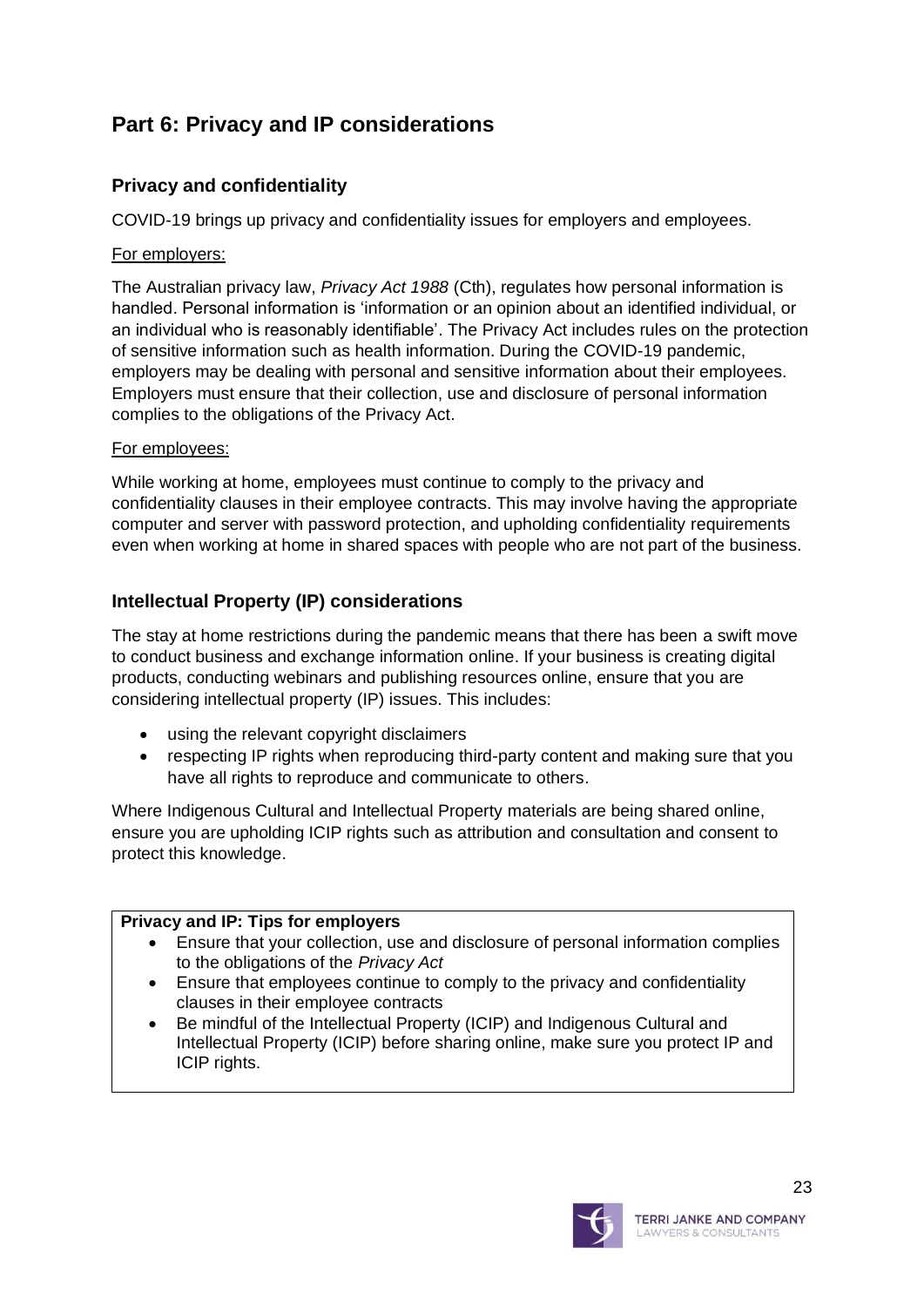# <span id="page-23-0"></span>**Resources**

*Managing your Business during the Coronavirus Pandemic* is a series of videos created by Indigenous Business Australia (IBA), 33 Creative and Terri Janke and Company.



**Managing your business during COVID-**19 with Dr. Terri Janke

Indigenous Business Australia

<https://www.youtube.com/watch?v=E1jFNoOHKVA&t=1s>



**Employer Obligations during COVID-19** with Dr. Terri Janke Indigenous Business Australia

<https://www.youtube.com/watch?v=ee21InryfWU>



**Business financial obligations during** COVID-19 with Dr. Terri Janke

Indigenous Business Australia

<https://www.youtube.com/watch?v=yr7G2992Rrs>



Managing legal contracts during COVID-19 with Dr. Terri Janke Indigenous Business Australia

<https://www.youtube.com/watch?v=lRoiLBbWLao&t=1s>



Declaring insolvency and insolvent trading with Dr. Terri Janke

Indigenous Business Australia

<https://www.youtube.com/watch?v=hPclDIvXngE>